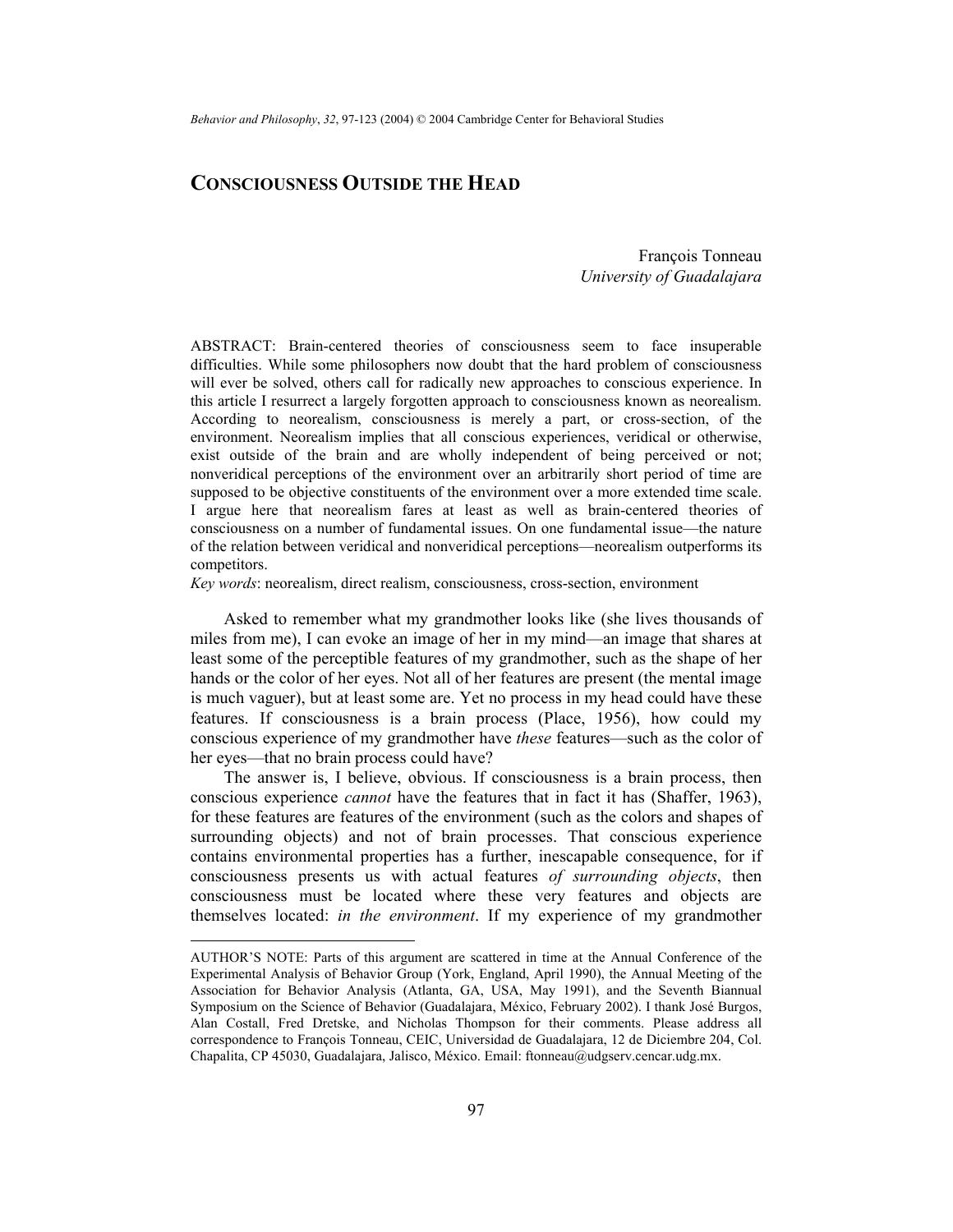presents perceptible features that my grandmother actually has, then my experience of my grandmother must be located where my grandmother *herself* is located: outside of my head.

Of course, if consciousness did not actually present us with properties of external objects but only with representations thereof, or internal activities related to (but distinct from) these properties, one could perhaps maintain that consciousness is inside the head. However, I will argue in this article that conscious experience presents us not with covert surrogates of properties of the environment but with these properties themselves. I will also argue that any other view of consciousness leads to intolerable, self-refuting consequences. The conclusion is as obvious as it is inescapable: Consciousness is outside the head (and, more generally, outside the body). Consciousness is in the environment.

The notion that consciousness resides in the environment itself was central to an approach to psychology conceived at the beginning of the last century and known as the New Realism or neorealism (Holt et al., 1910, 1912).<sup>I</sup> The neorealists believed that a person's conscious experience at any instant was the part of the environment acting on this person at this instant—and nothing else. We shall see that in order to provide a plausible account of consciousness, this part, or *cross-section*, of the environment must be conceptualized in a rather abstract and complicated way; in any event, according to neorealism (e.g., Holt, 1914) consciousness is identical with not the entire environment but only with a part of it.

Many veridical perceptions include parts of one's body (e.g., hands and limbs) as well as environmental objects. Neorealism assumes that parts of the body enter consciousness in the same way that any part of the environment can enter consciousness. Hence, the body has no special status in the neorealist theory of conscious experience. In contrast, most theories other than neorealism assume that consciousness depends on the existence of, and somehow reside in, complex biological systems such as bodies or brains. According to neorealism, however, consciousness does *not* depend on and does *not* reside in biological systems such as bodies or brains. Consciousness can be, and often is, located entirely outside anyone's body and is never located in anyone's brain. What is true is that sometimes brains are located in consciousness. When looking at the brain of a rabbit, for example, properties of this brain (the rabbit's) are present in my consciousness. But the properties of the rabbit's brain that appear in my consciousness are not in *my* brain. They are outside my brain, in the environment.

As far as veridical perception is concerned, neorealism is just a form of direct realism consistent with common sense. When veridically perceiving a rabbit, common sense has it that I am aware of actual features of the rabbit itself as opposed to internal representations or activities in my brain or my body. Neorealism goes beyond direct realism by extending the thesis of independence and externality of consciousness to all experiences, however unreal or subjective they might appear to be. Neorealism maintains that dreams, memories, mental

<sup>&</sup>lt;sup>1</sup> For a good survey of Holt's neorealism, its antecedents, and its relations to later ecological psychology, see Heft (2001, ch. 2).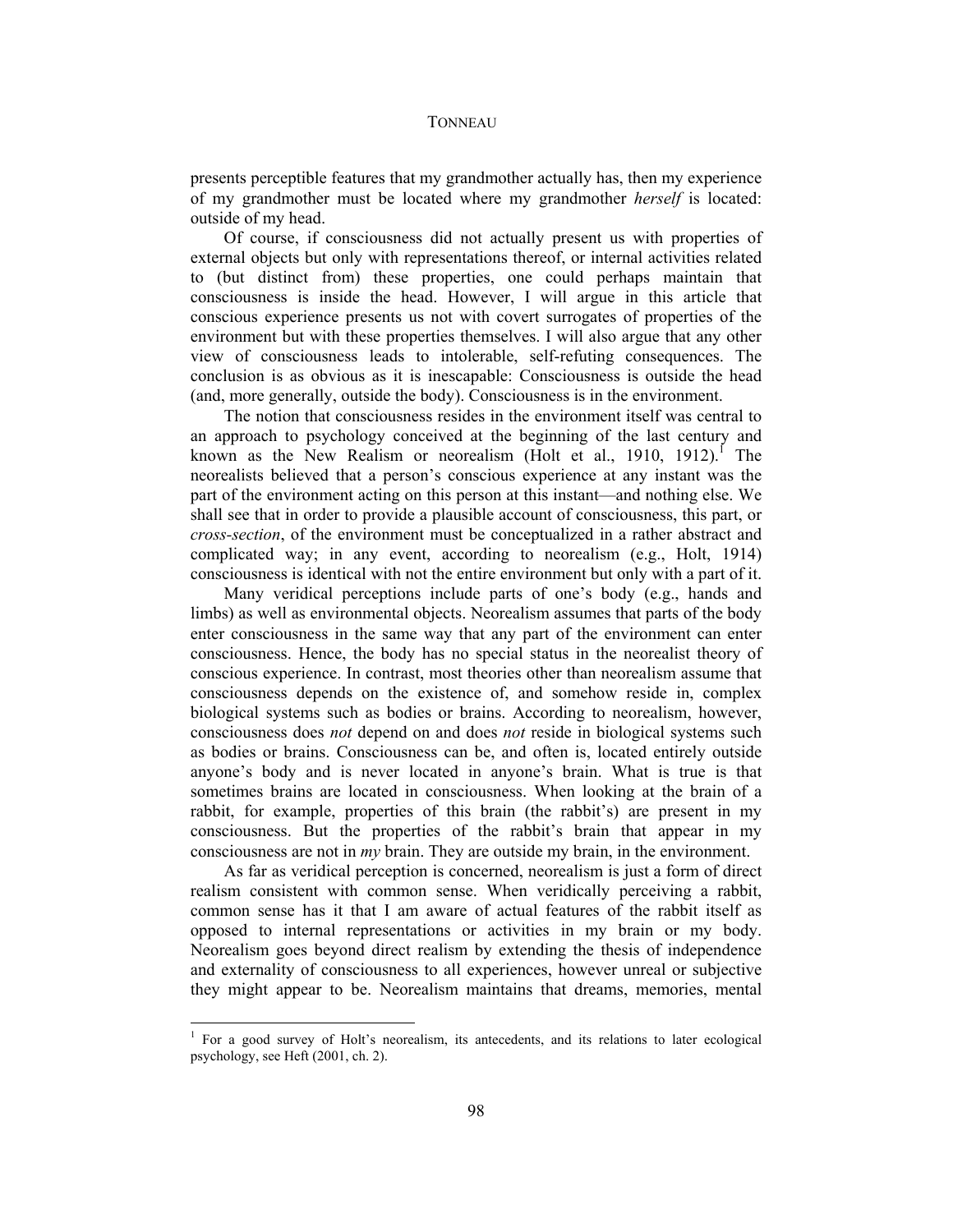images, illusions, and hallucinations, no less than veridical perceptions, exist outside the head, independent of being perceived or not (Nunn, 1909-1910).

Direct realism with respect to veridical perception may be controversial, but at least it seems to make sense. Neorealism, in contrast, just seems crazy. How could dreams, for example, reside in the environment? How could hallucinations exist objectively outside of the head? And how could neorealism address all of the evidence that seems to show that consciousness is a brain process? Intuitions to the contrary notwithstanding, neorealism can answer these questions, and I will try to explain how. I will also examine how neorealism fares on various fundamental issues in comparison with the *internal view* of consciousness. By *internal view*, I mean the belief that a person's conscious experiences do not exist in the environment, independent of being perceived or not, but depend on this person and reside in this person. The internal view includes virtually any materialist theory of consciousness, from the radical behaviorist view of private events (Skinner, 1974) to central-state identity theory to recent functionalist accounts (e.g., Dennett,  $1991$ <sup>2</sup>

I will compare neorealism and the internal view on five fundamental issues. First, the problem of *bodily dependency*: Conscious experiences seem to depend on body states (brain states for example). How can this be if neorealism is true? Second, the problem of *environmental silence*: Conscious contents (in mental imagery, for example) can change, even in an unchanging environment (say, a dark room). This kind of dissociation suggests that consciousness cannot reside in the environment and therefore that neorealism is false. Third, the problem of *secondary qualities*: At a most basic level, physics seems to have no room for colors, odors, and sounds. How then could colors, odors, and sounds (for example) reside in the very environment that physics describes? Fourth, the problem of *illusion* or error: In a variety of cases that range from mild (mental imagery) to severe (hallucinations), the contents of experience seem to be completely distinct from the environment. How could direct realism in general, and neorealism in particular, explain such discrepancies? Finally, and most importantly, the problem of *veridical and nonveridical perceptions*: How are veridical and nonveridical conscious contents related, and what does this relation imply for a theory of consciousness?

The version of neorealism that I will defend involves two main notions. The first one, the notion of cross-section, was a central part of Holt's (1912) own neorealism. The second one, the notion of a higher-order property of temporally extended environmental variables, derives from modern behavior analysis (Baum, 1989; Hineline, 1981) but is otherwise fully consistent with the original neorealist program. Applying the concept of temporal molarity to the environment is precisely what the first neorealists lacked to maintain their strict realism and

 $2^{2}$  Some readers might be surprised to see Skinner's (1974) radical behaviorism as an example of the internal view. My suggestion is nevertheless correct. Radical behaviorism does identify dreams, mental images, and other "private events" with covert occurrences inside the body. For further discussion of the similarity between Skinnerian behaviorism and cognitive theories of consciousness, see Schnaitter (1984).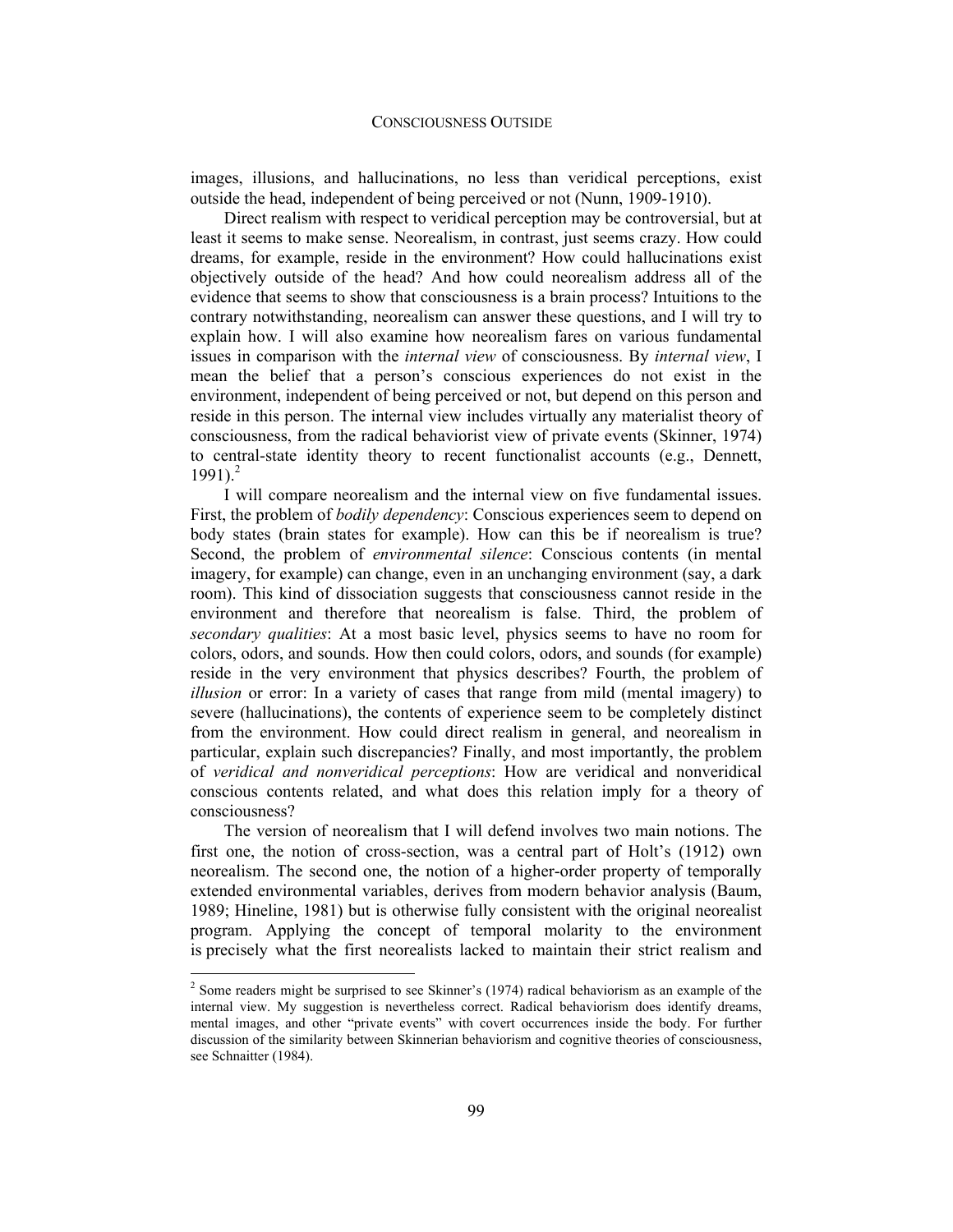give a clear account of hallucinations and dreams as overt environmental objects. Now that this concept is available (see below), we can build neorealism anew and see where it leads; what I will call neorealism in this article is simply the resulting effort.

Partly for historical reasons (e.g., Smith, 2000) and partly because some of the associated phenomena (e.g., mental images and dreams) seem especially puzzling, most of my arguments and examples will involve visual perception. Obviously, much additional work would be needed to cover other sensory modalities and phenomena such as pain and bodily sensations, but I hope that the ways in which neorealism could be extended to such cases will be reasonably clear.<sup>3</sup>

## **The Concept of Cross-Section**

The neorealist notion of cross-section (Holt, 1912, 1914) can be applied to any physical system. Consider a reference system and a relation R in which this system and parts of its surroundings could participate. A *cross-section* is a function of the system state that takes its values in the environment of the reference system. The value of this function at any moment is called the *content* of the cross-section and consists in the part of the environment that fulfills R.

A concrete example (Figure 1) shows how simple the concept of cross-section really is. In Figure 1, the reference system is a transparent box with a searchlight mounted on a wheel inside the box. Turning the wheel causes the searchlight to illuminate various objects (A, B, C) in the environment outside the box. Here the reference system is the box with the wheel and its searchlight; the relation R that defines the cross-section consists in being illuminated; and the content of the crosssection is the illuminated object. At the moment shown in Figure 1, the object A is the content of the cross-section.

Which object the searchlight illuminates obviously depends on the orientation of the wheel inside the box. As long as the wheel remains in the position shown in Figure 1, for example, object A will remain illuminated. Turning the wheel slightly to the right, however, would cause the searchlight to illuminate B instead of A; and turning the wheel even more to the right would cause the searchlight to illuminate C instead of B. Over time, any particular series of orientations of the wheel will be perfectly correlated with a particular series of illuminated objects in the environment:

|  |  | $O_1$ $O_1$ $O_1$ $O_2$ $O_3$ $O_2$ $O_3$ $O_1$ (1) |  |  |
|--|--|-----------------------------------------------------|--|--|
|  |  | A A A B C B C A (2)                                 |  |  |

Here the top series (1) shows the successive states of the reference system (the positions of the wheel inside the box), whereas the bottom series (2) shows the successive contents of the cross-section (a particular series of illuminated objects);

<sup>&</sup>lt;sup>3</sup> For a neorealist conception of pain see McKenzie (1968).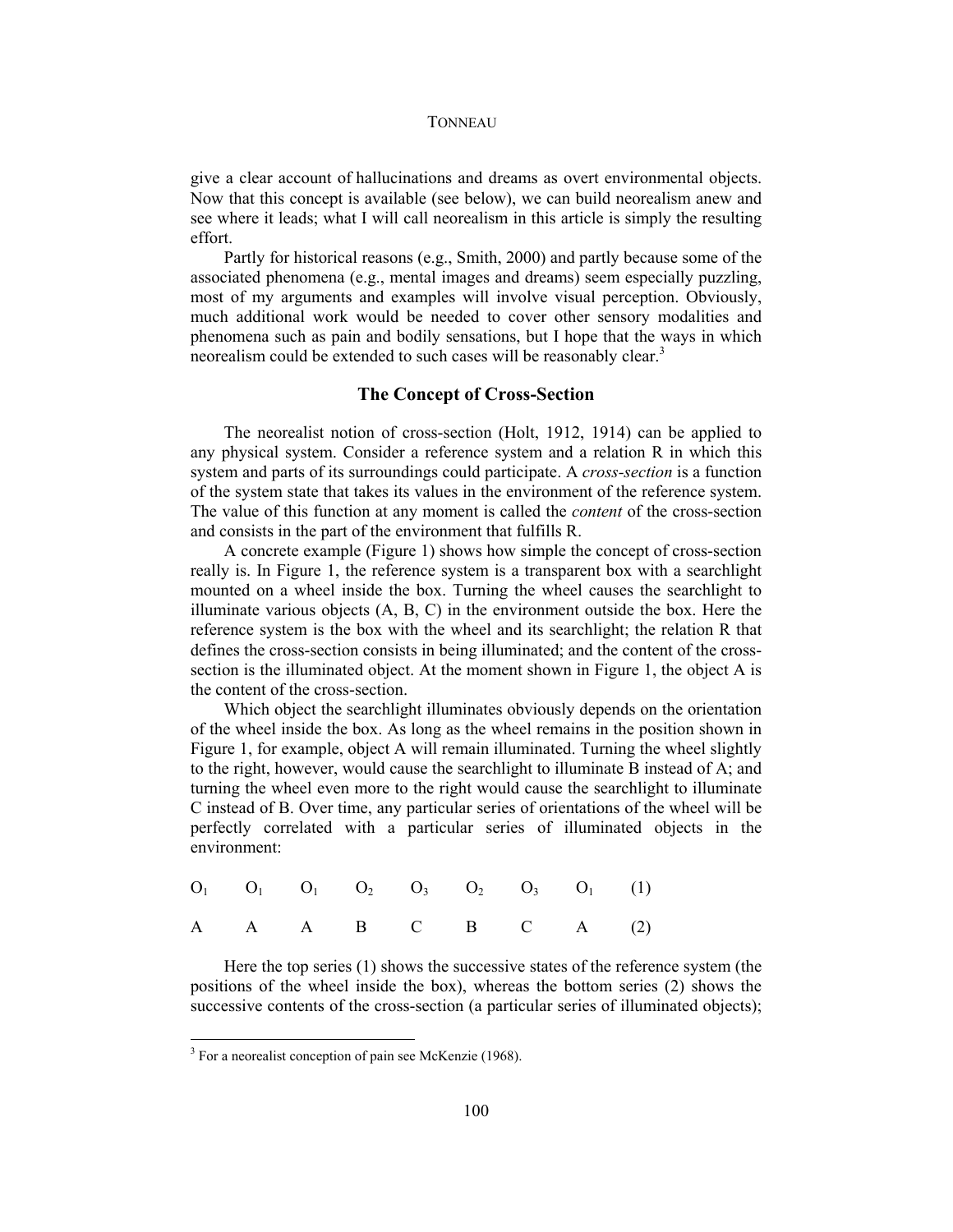time flows from left to right. The correspondence between the two series illustrates a crucial property of cross-sections: As long as the reference system remains in the same state, the content of the cross-section does not change (see the first three instants of Series 1 and 2). Conversely, *changes in the state of the reference system*  entail corresponding changes in the content of the cross-section (see the last five instants of Series 1 and 2).



Figure 1. A simple example of cross-section. The reference system is a transparent box (black square) with a searchlight (filled rectangle) mounted on a wheel inside the box (open circle). Turning the wheel causes the searchlight to illuminate different objects (A, B, C) in the environment. At this particular moment, the searchlight illuminates the object A; hence A is the content of the cross-section defined by the relation of illumination (symbolized by an arrow between the box and the object). A plus sign indicates the current content of the cross-section.

Why this correspondence should hold is easily explained. Because the content of a cross-section is defined by its relation to a reference system, a given object  $(A)$ will be able to sustain this relation only when the system is in a particular state. Changing the state of the system will disable the relation between A and the reference system and enable *another* object to stand in the same relation, the net result being that the cross-section will move from one object to another. Anybody who has ever explored a landscape with a lantern intuitively understands how a cross-section works.

Notice that in Series 1 and 2 the changes in the reference system and those of the cross-section are of entirely different kinds. The terms  $(O_1, O_2, O_3)$  of Series 1 are the successive states of a single object—the reference system. The terms (A, B, C) of Series 2, however, are *different* objects coming to entertain a single relation to the reference system. These objects (A, B, C, etc.) enter the illuminated area one after the other then return to obscurity while retaining their separate identities. As the cross-section moves from A to B, for example, obviously A does not transform into B; neither does A crumble or vanish. Rather, as the wheel inside the box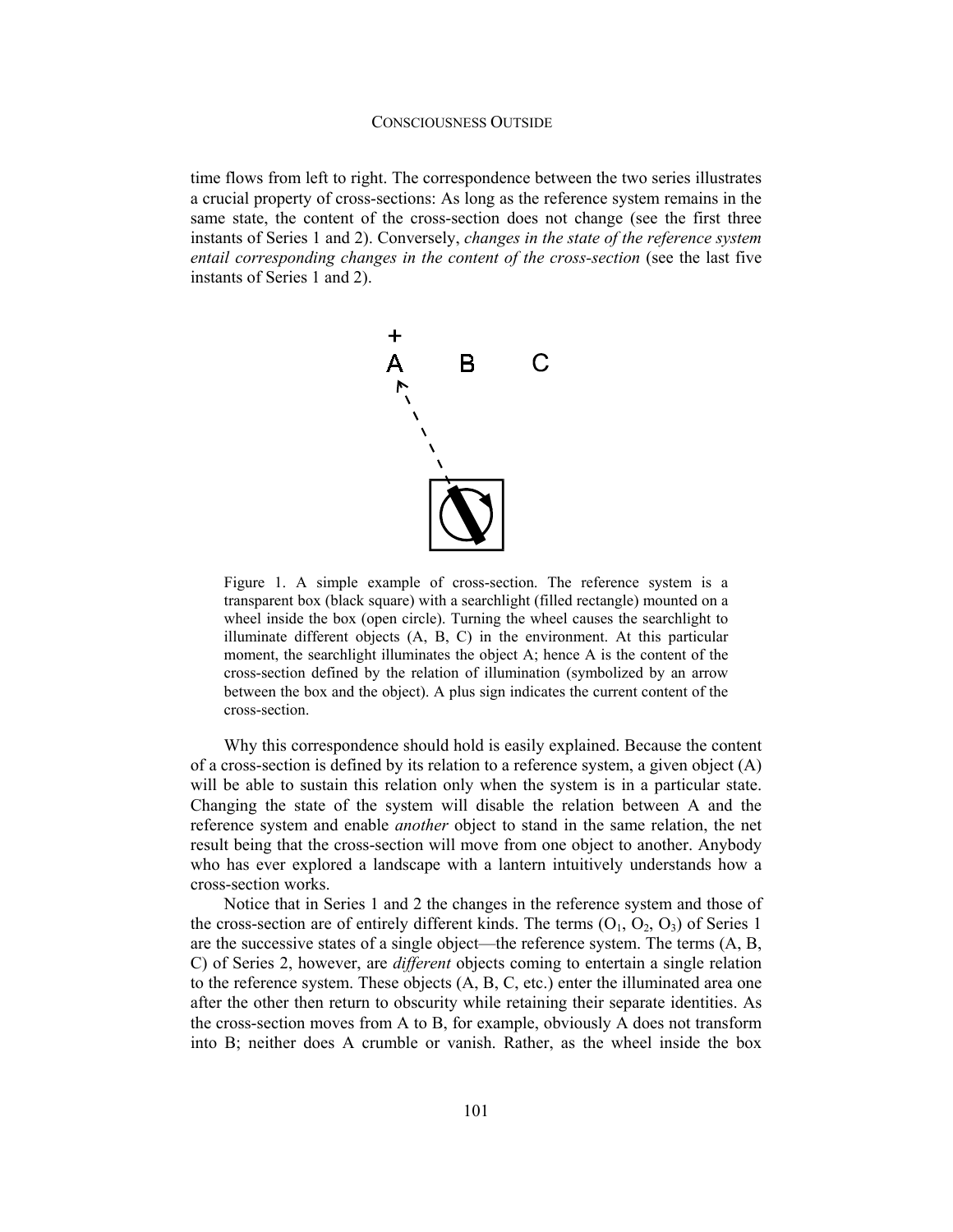moves from one *state* to another, the relation of illumination is automatically transferred from one *object* (A) to another (B).

In what follows I will speak of *state changes* and *sectional shifts* to contrast these two kinds of change. While state changes involve a single *thing* moving from one *state* to another, sectional shifts involve a single relation moving from one *thing* to another. The concept of cross-section points to the simple fact that state changes in a reference system cause sectional shifts in its surroundings.

Another point worth remembering is the difference between the dependency of "the object" and the dependency of "which object" (Montague, 1912, p. 295). In Figure 1, which object the searchlight illuminates obviously depends on the orientation of the wheel (if the wheel changes its orientation *another* object would be illuminated); however, *the* object that the searchlight illuminates does not depend on the orientation of the wheel. This object (say, A) resides in the *environment*, not inside the wheel, and it its existence does not depend in any way on the wheel, the box, or its content. Analogously, which object I see depends on the orientation of my neck, but *the* object that I see (a table) does not depend on the orientation of my neck, and this object is certainly not in my neck.

This distinction holds of any cross-section. Which object is the content of a cross-section depends on the state of the reference system, but *the* object that is the content of the cross-section does not depend on the state of the reference system. From the dependency of "which object" (a selective dependency) one cannot infer the dependency of the object (a creative dependency). Wrongly inferring the latter from the former has led to serious mistakes in theories of consciousness.

## **Phenomenal Properties**

Locating dreams and mental images in the environment requires more than a bare appeal to the properties of cross-sections. What is needed, and what was largely missing from the early neorealist program (Holt et al., 1910, 1912), is a conception of the environment in temporally extended terms, supplemented by various hypotheses about higher-order features of sequences of environmental events.

Perhaps I should begin by stating two general assumptions about properties that I will make use of. First, I assume that properties exist and consist of universals; properties can be instantiated by more than one particular.<sup>4</sup> Second, I assume that properties are not free-floating but are located in space and time, where their bearers are themselves located. Armstrong (1978a) gives many arguments to support the first assumption. In favor of the second assumption (defended by Donagan, 1963, p. 222), I note that at least some *prima facie*  properties and their locations are open to inspection. We can certainly *point* to colors and shades to indicate where they are located. In Figure 2, for example, it will be evident to a majority of nonphilosophers that grayness is located where the

<sup>&</sup>lt;sup>4</sup> An alternative would be to adopt an ontology of tropes (i.e., nonrepeatable properties) with primitive resemblances among them. See Armstrong (1989, ch. 6).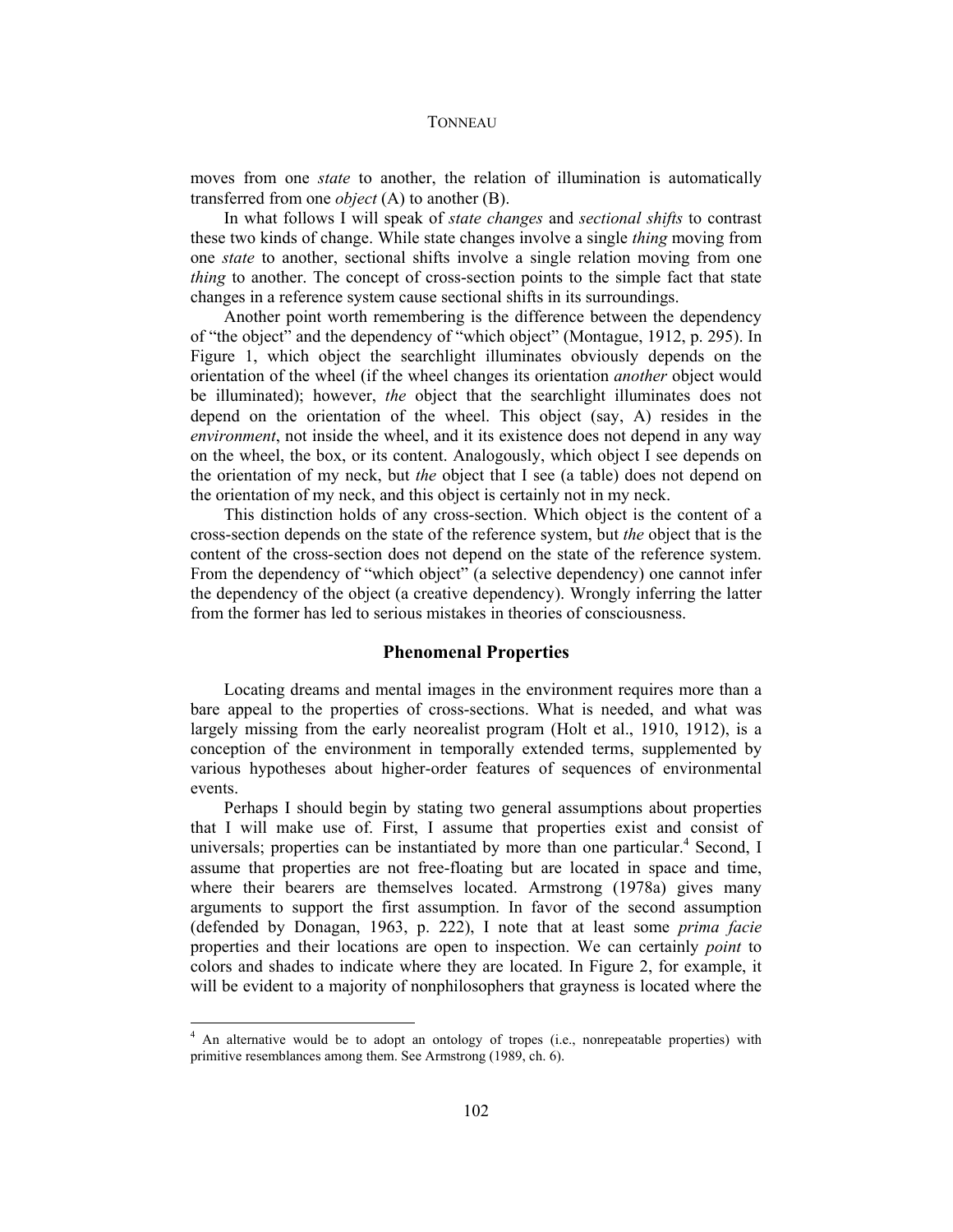### CONSCIOUSNESS OUTSIDE

triangle and the square are located, and nowhere else. Because they occupy scattered portions of space, two properties might seem to bear incompatible spatial relations to each other, but the apparent incompatibility is easily resolved by relativizing spatial relations to places. Thus, grayness is to the left of blackness in the upper part of Figure 2 and to the right of blackness in the lower part; over the figure as a whole, grayness is neither to the left nor to the right of blackness.



Figure 2. In this picture the location of environmental properties such as grayness and blackness is open to plain inspection.

In this article I will identify phenomenal properties with higher-order features of a person's cumulative *path*, defined as the entire sequence of environmental events or objects with which the person has ever interacted (Tonneau, 2001, pp. 21-23). A path is clearly an environmental entity, no more "subjective" or "internal" than one's house or one's country. Over time, a person's path grows by incorporating more and more extended portions of the environment (Tonneau, 2001, Figure 5a), and at any moment the path includes numerous past objects and events as its temporal parts.<sup>5</sup> In Figure 3a, for instance, the environmental path existing from  $t_0$  to t includes the object E (represented by a shaded area) as one its temporal parts (a temporal part coincident with time  $t_1$ ).

Let us assume that  $E$ , a temporal part of the path, has a physical property  $x$ . By "physical property" I mean one of the properties postulated or measured by (current or "completed") physics, and I exclude putative secondary properties such as smells, sounds, and colors. The property *x* could, for example, consist in being an electromagnetic wave of such-and-such frequency. If  $E$  has the property  $x$ , then the path that includes E (Figure 3a) has another property: the property of having a temporal part with the property *x*. These two properties, *x* and *having-a-temporalpart-with-the-property-x*, being properties of different particulars, have different locations in space and time, as argued above. The first property, *x*, being a property of the object E, is located where E is located: at time  $t_1$ . The second property, however, having-a-temporal-part-with-the-property-x, being a property of the path,

 5 In philosophy what I am calling a "path" is often known as a space-time *worm* (e.g., Sider, 1996).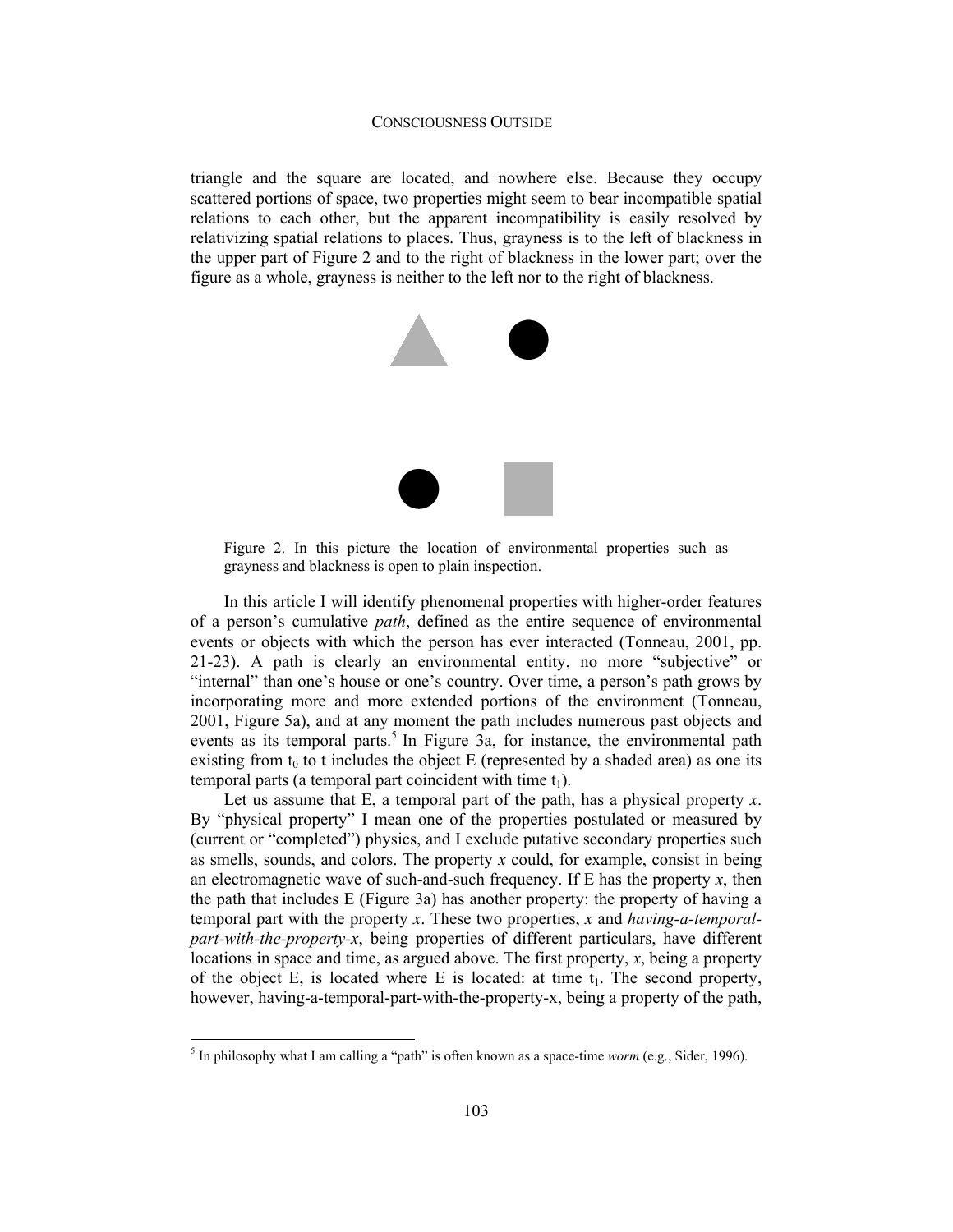

is located where the *path* itself is located: over the whole interval from  $t_0$  to t (see Figure 3a).

Figure 3. (a) An environmental path present over the time interval  $[t_0, t]$ . The object E (represented by a shared area with the physical property *x*), present at time  $t_1$ , is one of the many temporal parts of the path. Because it includes  $E$ , the path has the property of having a temporal part with the property *x*. The location of this property of the path is indicated by a horizontal arrow from  $t_0$  to t. This property has, in turn, a higher-order property *y*. See main text for more details; also see Tonneau, 2001, Figure 5a. (b) The analysis applied to the entire path in panel (a) also applies to the object E itself. Time flows from left to right.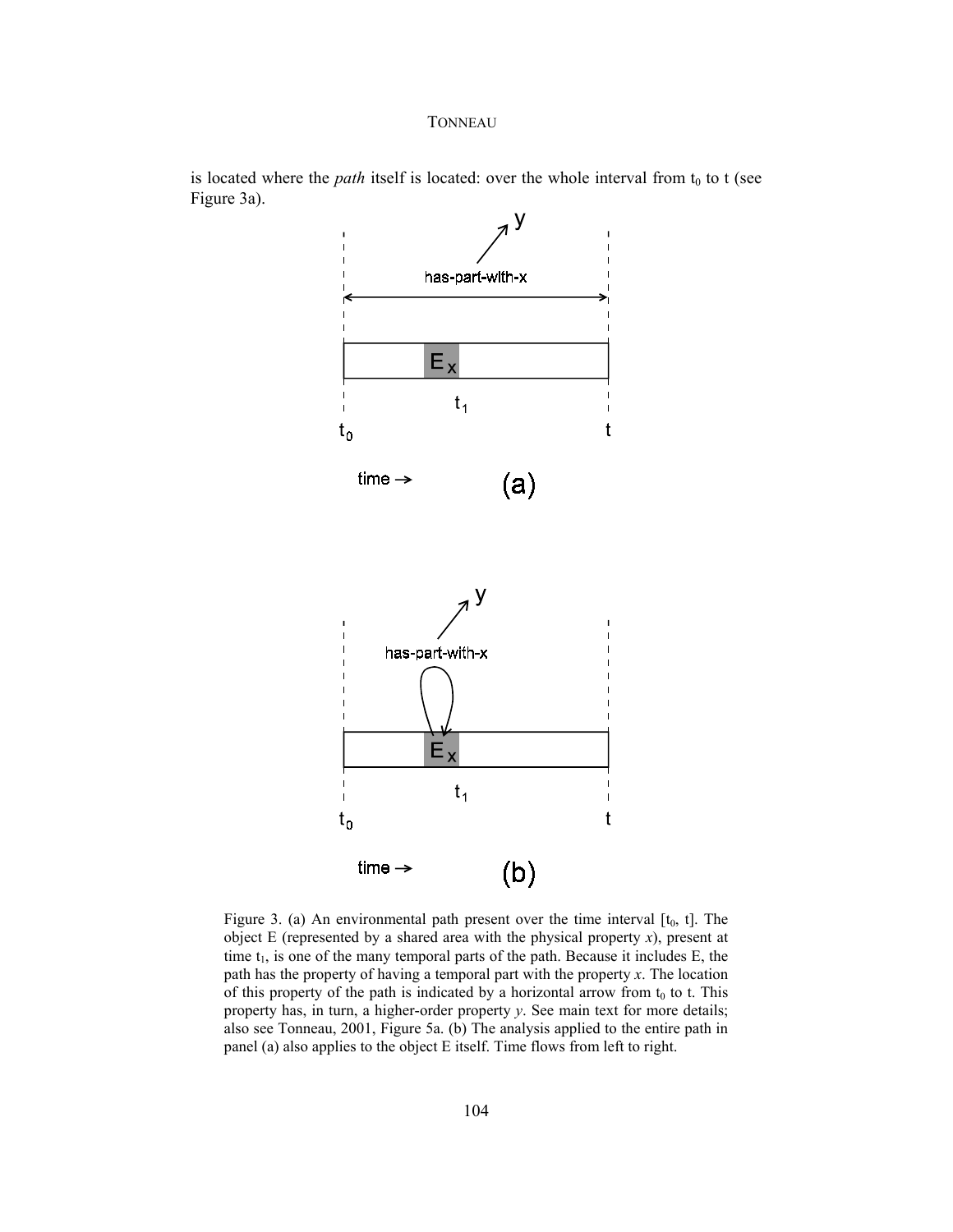I need one additional assumption to fit phenomenal properties in this picture. I will assume that the path's property of having-a-temporal-part-with-the property-x has itself a higher-order property *y*. This third property, *y*, being a property of a property located where the path is located, must also be located where the path is located (Figure 3a). I assume that this third property, *y*, is a phenomenal property. If the physical property *x* consists in having such-and-such surface spectral reflectance, for example, then *y*, a property of the path's property of having a temporal part with spectral reflectance *x*, is presumably a *color*. 6

Thus, we have three distinct properties. The first property, *x*, is a physical property of an object or event E. The second property, having-a-temporal-partwith-the-property-x, is a property of a sequence of physical events or histories of physical objects (a path). The third property, *y*, is a property of the second property, hence a property of a property of a path of physical events or histories of physical objects. The first property is located where the object or event E is located, whereas the second and third properties are spread over the entire path. The second and third properties share the same location (the path), but the second property is a property of the path, whereas the third property is a property of a property of the path.

Other putative cases of properties with properties are easy to devise. The property of being red and square, for example, is a complex property, as is the property of being blue and triangular. Thus, these two properties share the higherorder property of being a complex property (Armstrong, 1978b); however, a property's property of being complex is what Armstrong (1978b) calls a "formal" property (p. 138). Formal properties presumably include mathematical, logical, and mereological properties. The notion that *phenomenal* properties (e.g., colors and sounds) are higher-order properties of properties of the environment is more controversial and can be justified only through its role in a coherent account of consciousness.

It is important to understand how the present approach differs from common views on primary and secondary qualities. The account I propose does acknowledge a distinction between primary qualities (typically mass, charge, and spin) and at least some of the secondary qualities present in conscious experience such as colors and sounds; however, in the neorealist account the secondary qualities are as objective as the primary ones (Nunn, 1909-1910). Secondary qualities, being properties of the property of having a temporal part with such-andsuch primary property, exist in the environment, fully independent of being

 $<sup>6</sup>$  I mention surface spectral reflectance only as a possible candidate for the property that "underlies"</sup> colors in the sense that *x* "underlies"  $\gamma$  in Figure 3. What stimulus properties (or complex combinations thereof) actually do the job remains to be determined—assuming that the job can indeed be done, which many proponents of the internal view have denied. Most versions of the internal view assume that colors are in some sense creations of the brain (e.g., McGilvray, 1994); for a recent view to the contrary, see Byrne and Hilbert (2003). Notice that whereas Byrne and Hilbert (2003) identify colors with physical properties (*x*), neorealism as I defend it identifies colors with properties (such as  $\gamma$  in Figure 3) of the property of having a temporal part with such-and-such physical property *x*.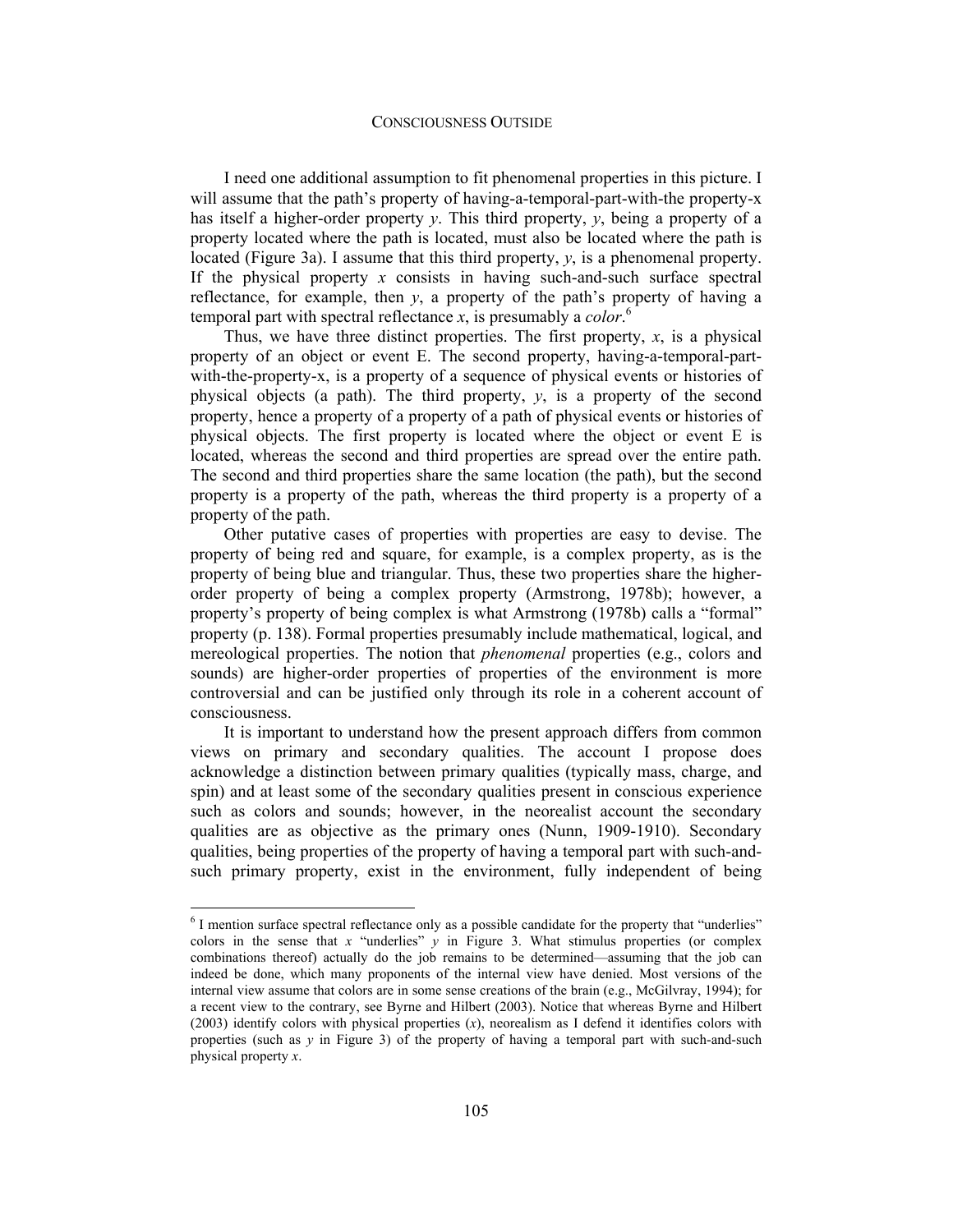perceived or not. They are neither mind- nor brain-dependent. Were we and all other color perceivers to vanish, for example, colors would not vanish (contrast with Locke, 1690/1924, book II, ch. viii). Neither are secondary qualities (dispositions) to produce internal sensations. According to neorealism, the "secondary" qualities of the environment are just as occurrent and objective as the primary qualities.

Furthermore, primary properties (*x* in Figure 3a) should correspond to particular secondary properties in temporally extended portions of the environment (*y* in Figure 3a). The property that has *y* as a higher-order property might, of course, consist not in having a temporal part with a single property *x* (Figure 3a) but in having a temporal part with several properties  $(x_1, x_2, \text{ etc.})$  standing in a variety of physical relations to one another. In either case, the assumed lawful correspondence between *x* and *y* entails a supervenience of phenomenal properties on physical properties: no phenomenal difference without a physical difference. This supervenience thesis, however, is in itself compatible with a broad range of views on the mind–body problem (Kim, 1998, pp. 9-15). What distinguishes the neorealist view is the assumed mind-independent location of phenomenal properties in the public environment.

Properties such as shape raise interesting problems. Are shapes and spatial relations primary or secondary qualities? Shapes are clearly present in conscious experience, but they are also the topic of much theorizing in physics and chemistry. Imagine that in Figure 3a the path includes a temporal part with the physical properties  $x_1$  and  $x_2$  standing in a spatial relation  $r_{12}$ . The path has the property of having a temporal part with the property  $x_1$ , and this property has a higher-order property  $y_1$ . Similarly, the path has the property of having a temporal part with the property  $x_2$ , and this property has a higher-order property  $y_2$ . The path also has a third, structural property *P*: the property of having a temporal part with the properties  $x_1$  and  $x_2$  standing in a spatial relation  $r_{12}$ . I assume that this property *P* has a higher-order, structural property: the property *S* of having  $y_1$  and  $y_2$ standing in a particular spatial relation  $R_{12}$ . The property *S*, I suggest, is a phenomenal shape.

One might maintain that  $r_{12}$  and  $R_{12}$  are two different kinds of relations. Any difference between the two types of relations would legitimize the traditional distinction between "physical space" and "phenomenal space" or spaces—a distinction that Feigl (1958) thought "indispensable" (p. 407). If the distinction between "physical" space and "phenomenal" space is legitimate,  $r_{12}$  should qualify as a *physical* spatial relation and R12 as a *phenomenal* spatial relation. Perhaps the distinction does not hold; perhaps  $r_{12}$  and  $R_{12}$  are spatial relations of the same type. I will not try here to adjudicate this difficult issue. The important point is that whether  $R_{12}$  and  $r_{12}$  turn out to be of identical types or not, according to neorealism phenomenal shapes (involving  $R_{12}$ ) are as objective and mind-independent as physical shapes (involving *r*12), and both exist in the environment.

Although Figure 3a suggests that phenomenal properties (such as *y*) exist only over the extended time frame of a person's path, the analysis developed so far can be reapplied downward to the original object (E) with its physical property *x*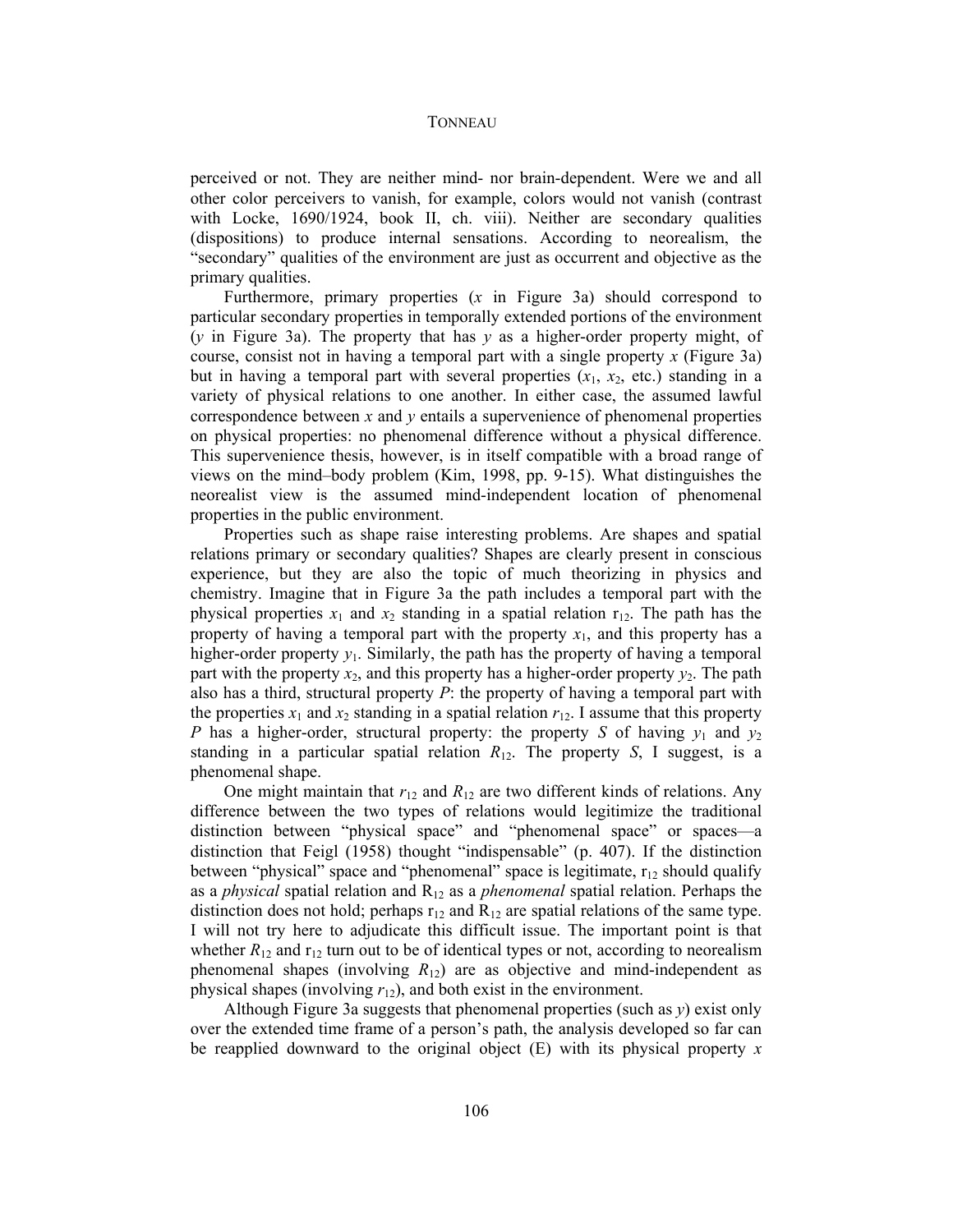(Figure 3b). This object can itself be seen as a short history which, like the entire path, has not only the property x but also the property of having a (proper or improper) temporal part with the property *x*. This last property of E also has the higher-order property *y*, hence not only the whole path (Figure 3a) has a property with the property  $y$ , but the object E itself (or its own short history) has a property with the property *y* (Figure 3b).

In sum, if an object E has a historical property with a phenomenal property *y*, any portion of the environment extended enough to include E will have a historical property with the same phenomenal property  $y$ . I assume that these properties can become part of a person's consciousness by acting on (having *effects* on, causing *changes* in) this person. How the relevant effects or changes should be defined is a complex issue that is discussed later in more detail. These changes certainly involve neural and behavioral dimensions. A property may enter consciousness when this property causes some specific reactions inside the brain or, alternatively, causes changes in one's dispositions to behave (however understood). The two criteria are clearly linked to each other; the brain reactions that should count as a criterion of consciousness (Holt's "specific response") are presumably those that result, at least potentially, in overt behavior (Holt, 1914, p. 312).

To frame the discussion, I will temporarily adopt a physiological criterion of property action and identify consciousness with the part of the environment that evokes specific changes in someone's brain (Holt, 1914). A person's conscious experience at any time will be a set (or bundle) of properties present in the environment and acting on this person from the outside. This bundle of properties will be a cross-section of the public environment lawfully related to (but located outside) the person's brain.

## **The Argument from Bodily Dependency**

Recall the list of questions I put forward as a challenge to any adequate theory of consciousness. The first issue was that of bodily dependency: How could consciousness be in the environment if it depends on the body or the brain? Invoking bodily dependencies as a proof of the internal location of consciousness remains one of the commonest arguments against direct realism and in favor of the internal view (e.g., Metzger, 1972). The argument might involve mere correlations between bodily events and conscious experiences. Most often, however, the argument relies on actual dependencies between bodily events or states (from fever to brain injuries) and conscious events or states (from blurred vision to rank hallucinations). At first sight such dependencies seem devastating for neorealism: Why should something that is outside the body change whenever the body changes?

Yet the argument from bodily dependency proves nothing. The facts of dependency show merely that having one's body or brain in a particular physical state  $O_1$  causes one to be conscious of a content A, whereas having one's body or brain in another state  $O_2$  causes one to be conscious of *another* content, B. This apparent dependency is fully compatible with an environmental location for A and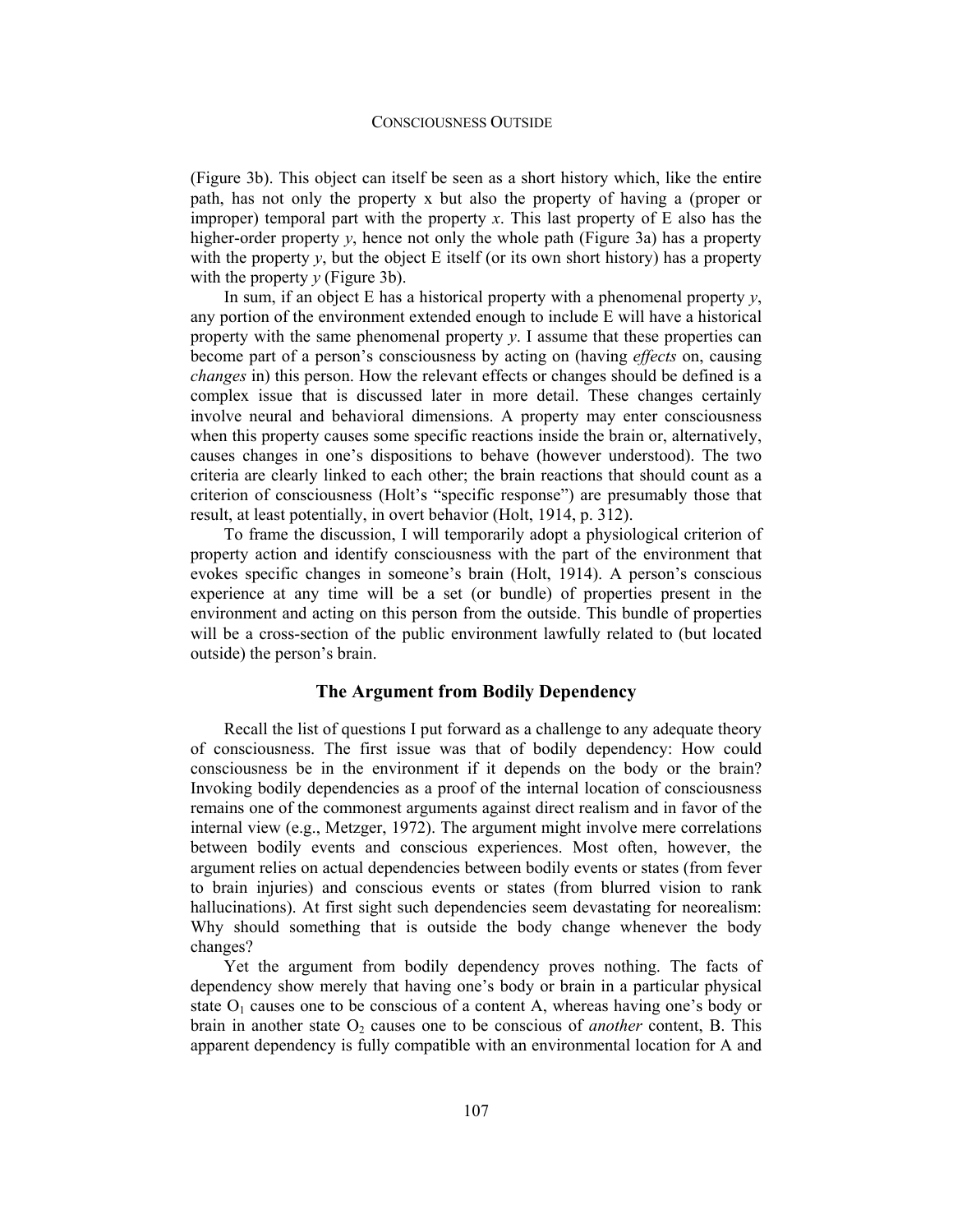B. According to neorealism, an object or part of the environment<sup>7</sup> is present in consciousness only if the object causes specific changes in the body or the brain; however, an object might be able to do so only if (when) the person's body or brain is in a particular state.

In Figure 4, for example, the object A can cause a change in the body or the brain only when the latter is in an initial state  $O<sub>1</sub>$  (upper panel), whereas the object B can cause a similar change only when the body or the brain is in an initial state  $O<sub>2</sub>$  (lower panel). Putting a person's body or brain in one of these two states (either  $O_1$  or  $O_2$ ) will therefore enable either the object A or the object B to cause a brain change. If neorealism is correct, in the upper panel of Figure 4 the person's conscious content will *be* the object A, whereas in the lower panel the person's conscious content will *be* the object B. These two objects being *different* objects, the conscious experiences will indeed differ; A and B are just the different contents of a cross-section.



Figure 4. The baseline dependency of environmental action. The environmental object A can cause a change in the body (or the brain) only when the latter is in the starting state  $O_1$  (upper panel), whereas the environmental object B can cause a similar change only when the body or the brain is in the starting state  $O<sub>2</sub>$ (lower panel). In each panel, the external object able to cause a state transition in the body or the brain is designated by  $a + sign$ .

<sup>7</sup> I speak of environmental *objects* for convenience; however, remember that the entities present in consciousness are conceived of more properly as sets of environmental properties rather than as objects in a substantive sense.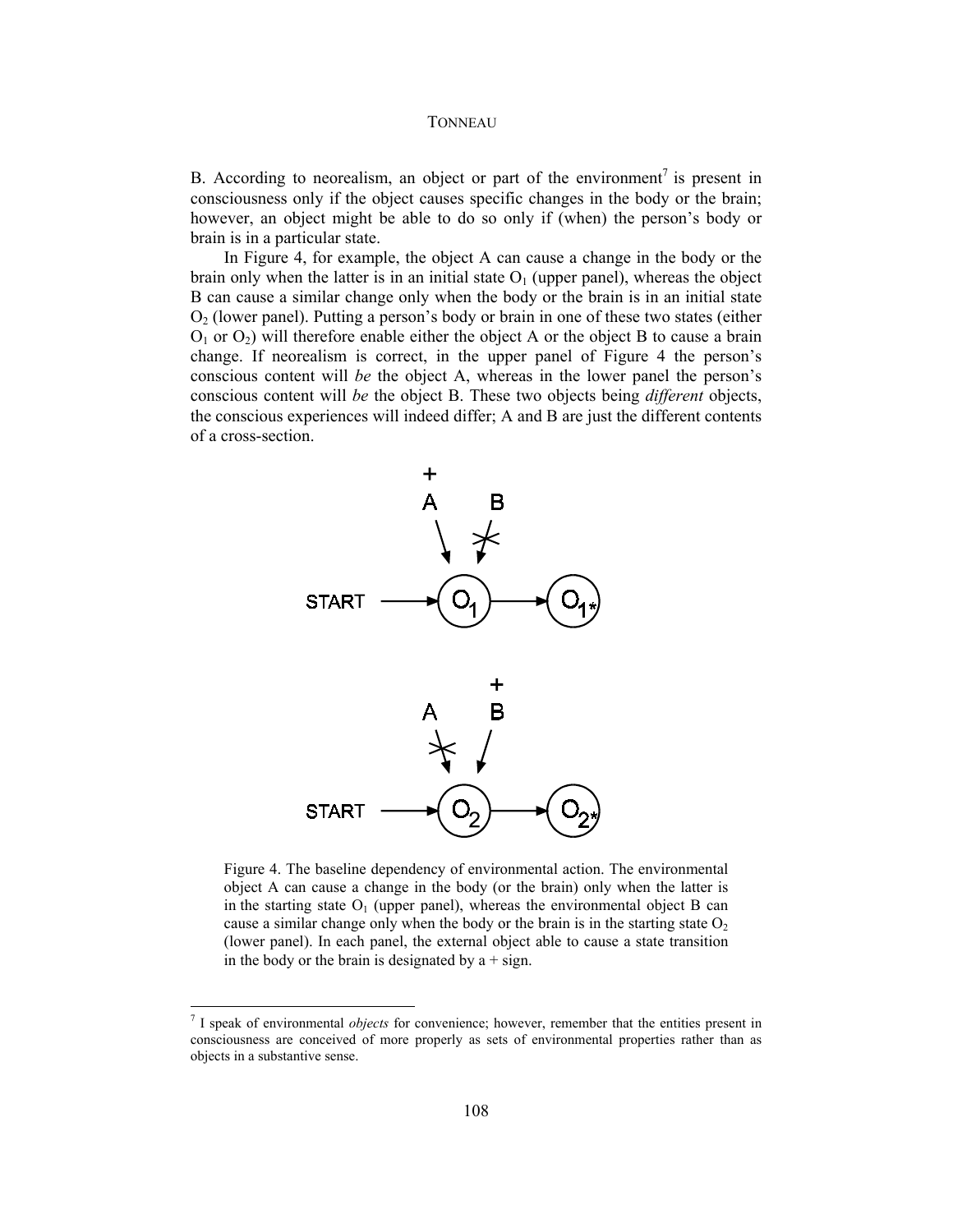### CONSCIOUSNESS OUTSIDE

The argument from bodily dependency thus stems from a deep confusion. From the (indisputable) fact that at a given time which entity is a person's conscious experience depends on the state of this person's body or brain, it is inferred that *the* entity which is the experience depends on the state of the person's body or brain—and then that this experience is located in the body or the brain. As we have seen, however, this kind of argument is simply absurd (Montague, 1912, p. 295). Which object I designate, for example, depends on the orientation of my finger; but *the* object that I designate does not depend on the orientation of my finger, and the object is certainly not inside my finger. The argument from bodily dependency proves nothing; if the internal view accounts for the facts of bodily dependency, so does neorealism.

### **The Argument from Environmental Silence**

The second problem on my list is that of environmental silence. Conscious experience can change even in a constant environment, whereas the only thing that changes is one's body or brain. Hence (so the argument goes) these changes of conscious experience cannot take place in the environment. These changes must take place in the body or the brain, as the internal view maintains.



Figure 5. Evolution of a cross-section. The very fact that a given object (say, A) causes the body or the brain to move into a new state disables the current causal relation and enables another one. As the body (or brain) moves from one state to another  $(O_1, O_2, O_3,$  etc.), the relational property that consists in acting on it is automatically transferred from one object to another (A, B, C, etc.). The active object at any time is designated by  $a + sign$  (compare with Figures 1 and 4). Time flows from left to right. Dotted lines separate successive time slices.

Again, the argument is flawed. In this case the flaw arises from the failure to distinguish sectional shifts from state transitions (see The Concept of Cross Section section of this article). If changes in conscious experience were state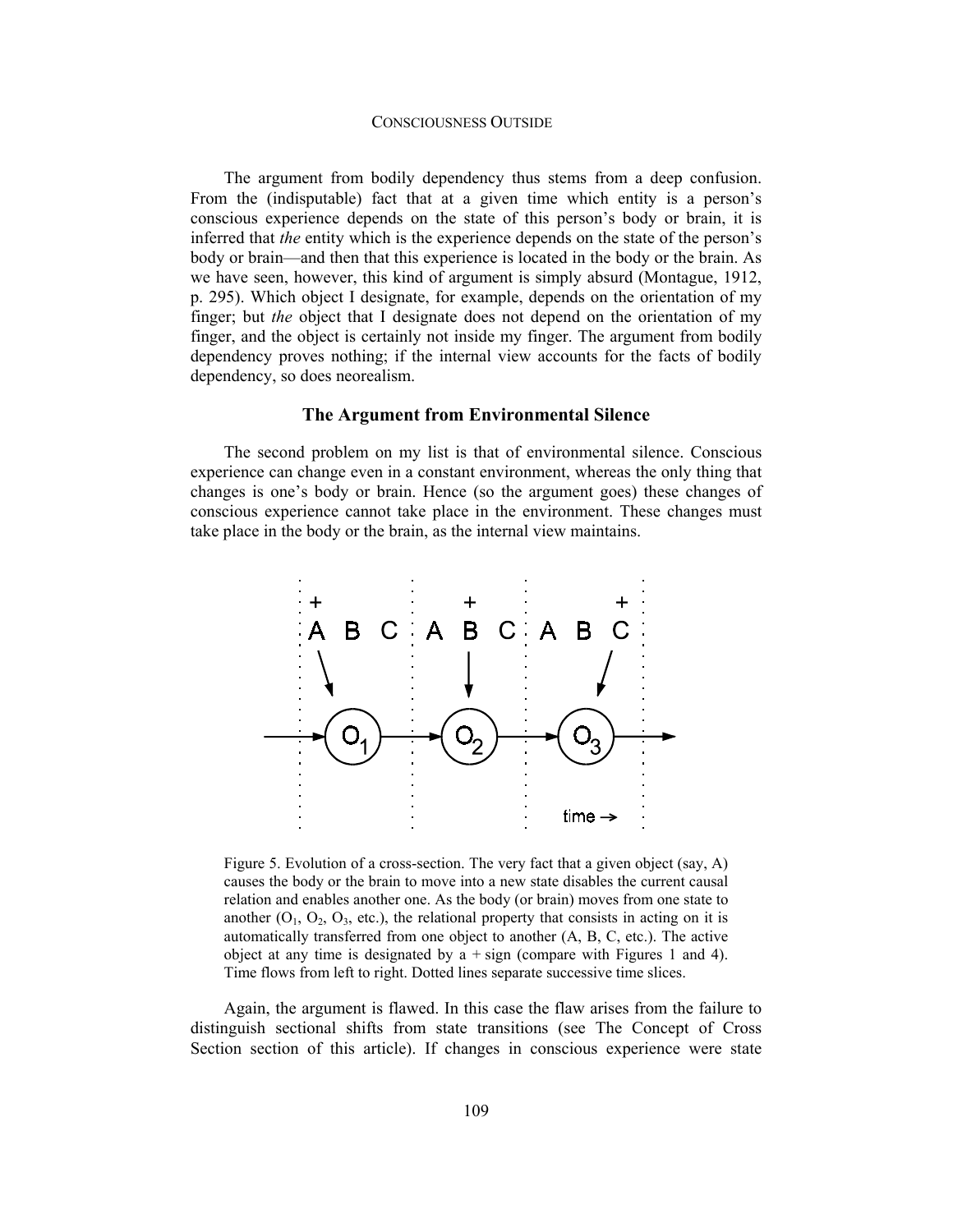transitions, the argument would indeed be correct (pending the falsity of substance dualism); however, neorealism denies that a change of conscious experience is a state transition. According to neorealism, a person's conscious contents are not the successive states of a single thing (which, granted, would have to be the body or the brain) but *different* things (or, more exactly, different sets of properties; see footnote 7) coming one after the other to act on this person, and these things, located in the environment, are not necessarily changing (undergoing a state transition). Thus, in Figure 5, conscious experience does change over time, being A, B, and C in succession, whereas an unchanging conscious experience would have to be A, A, and A, for example. Yet none of the environmental entities A, B, or C changes (undergoes a state transition), and the same holds of the environment as a whole (Figure 5). Environmental silence proves nothing.

### **The Argument from Physics**

My third question concerned secondary qualities and their place in the environment. How could phenomenal properties be located in the objective environment (as neorealism maintains) if this environment is the subject matter of physics and if physics finds no room for phenomenal properties? Doesn't this physical absence of phenomenal properties from the environment prove neorealism to be wrong and the internal view to be right?

Cognitive psychologists have often used this sort of argument to buttress the notion that perception takes place in the brain (e.g., Robertson, 1987). From the premise that "physics does not disclose knowledge of qualitative properties such as those that occur in 'seeing'" (Weimer, 1974, p. 426), for example, Weimer (1974) concludes that conscious experience is "wholly within our own nervous system" (p. 426).

Yet conceived as a point in favor of the internal view, the argument from physics is obviously flawed because "our own nervous system" is as much a part of the physical world as the environment is. If physics prohibits the environment to entertain phenomenal properties, then physics also prohibits the brain to entertain phenomenal properties. If colors cannot be properties of chairs because chairs follow the laws of physics, colors cannot be properties of brains because brains also follow the laws of physics. Incidentally, a relational approach to perception leaves the problem untouched: If colors cannot emerge from chairs interacting with chairs, then colors cannot emerge from *brains* interacting with chairs, because all follow the laws of physics.

Or are we to believe, perhaps, that chairs are physical but that brains are not? That chairs follow the laws of physics but that brains do not? After arguing on physicalist grounds that there are no stimulus relations in the environment (Robertson, 1987, p. 300), Robertson (1987) suddenly invokes various "levels of analysis" of reality to legitimize the postulation of a "cognitive" brain (p. 301). It is this cognitive brain that is supposed to construct stimulus relations and "impose" them on the environment. If this convenient concept of "level of analysis" is appropriate to the brain, however, why not apply it to the environment in the first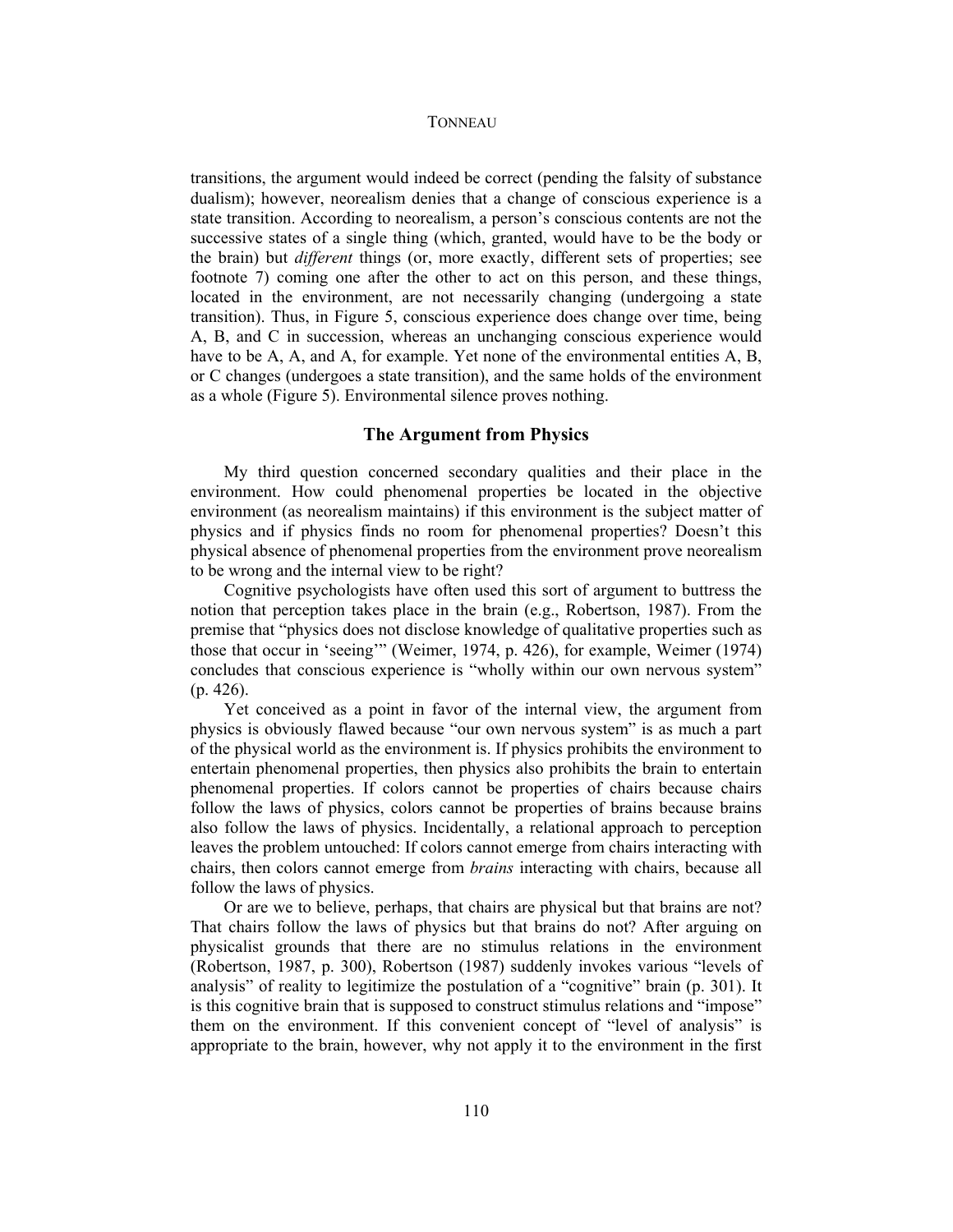place and assume that the latter, after all, does contain stimulus relations? If the argument from physics applies to the environment, then the argument from physics applies to the brain. If the brain is exempt from the argument, so is the environment.

Again we reach a stalemate. Now the entire argument might be viewed as an argument for dualism (or better, pluralism), not the internal view, for if physics does not include the properties we experience daily, then some pluralism of properties is called for. The neorealist approach sketched in Figure 3 fills the bill by appealing to third-order properties of the environment. Because physicists study material systems that usually differ from  $us<sub>s</sub><sup>8</sup>$  it is perhaps not surprising that physics fails to mention the environmental properties to which we in fact react.

### **The Argument from Illusion**

Any adequate theory of consciousness should accommodate illusion or error, the fourth issue on my list. Alleged discrepancies between conscious experience and the "real world" (or some version of it) have led psychologists and philosophers to reject direct realism and to endorse the internal view (Parker, 1967). The argument from illusion thus moves from one premise to one conclusion. The premise is that the environment does not (or cannot) contain nonveridical perceptions such as mental images or hallucinations. The conclusion is that neorealism is false and that the internal view is correct.

Irrespectively of any refutation of neorealism, however, the argument from illusion does not support the internal view at all; the conscious occurrences that proponents of the internal view cannot find in a person's environment *cannot be found in this person either*. When I imagine my grandmother, nothing in my brain has the shape of her hands, yet the shape of her hands exists and *is* present in my experience (whether or not I choose to call this experience a "mental image"); to deny this fact is to deny the very existence of my experience, hence the very existence of the problem that the internal view was supposed to solve. How, then, could my experience be a brain process? The answer is obvious: My experience *cannot* be a brain process, and no amount of fumbling or feigning anesthesia will help.

The suggestions of Place (1956) and Smart (1959) on brain states, in particular, will not help. Place (1956) and Smart (1959) suggested that when we report the mental image of an environmental entity X, we just report that we are in a brain state similar to the brain state we are in when we actually perceive X. The problem for the internal view, however, is not to find a brain state with the features of *another* brain state, even "the brain state we are in when we actually perceive X," for we are *not* aware of the actual features of these brain states, as Smart himself noted (1959, p. 150). The problem for the internal view is instead to find a

<sup>&</sup>lt;sup>8</sup> Notice, though, that physicists study (temporal) parts of ourselves. Tracking the effects of temporary environmental occurrences into the brain and in real-time implies moving away from the historical properties of the environment (historical properties that remain outside the head) and *their*  properties.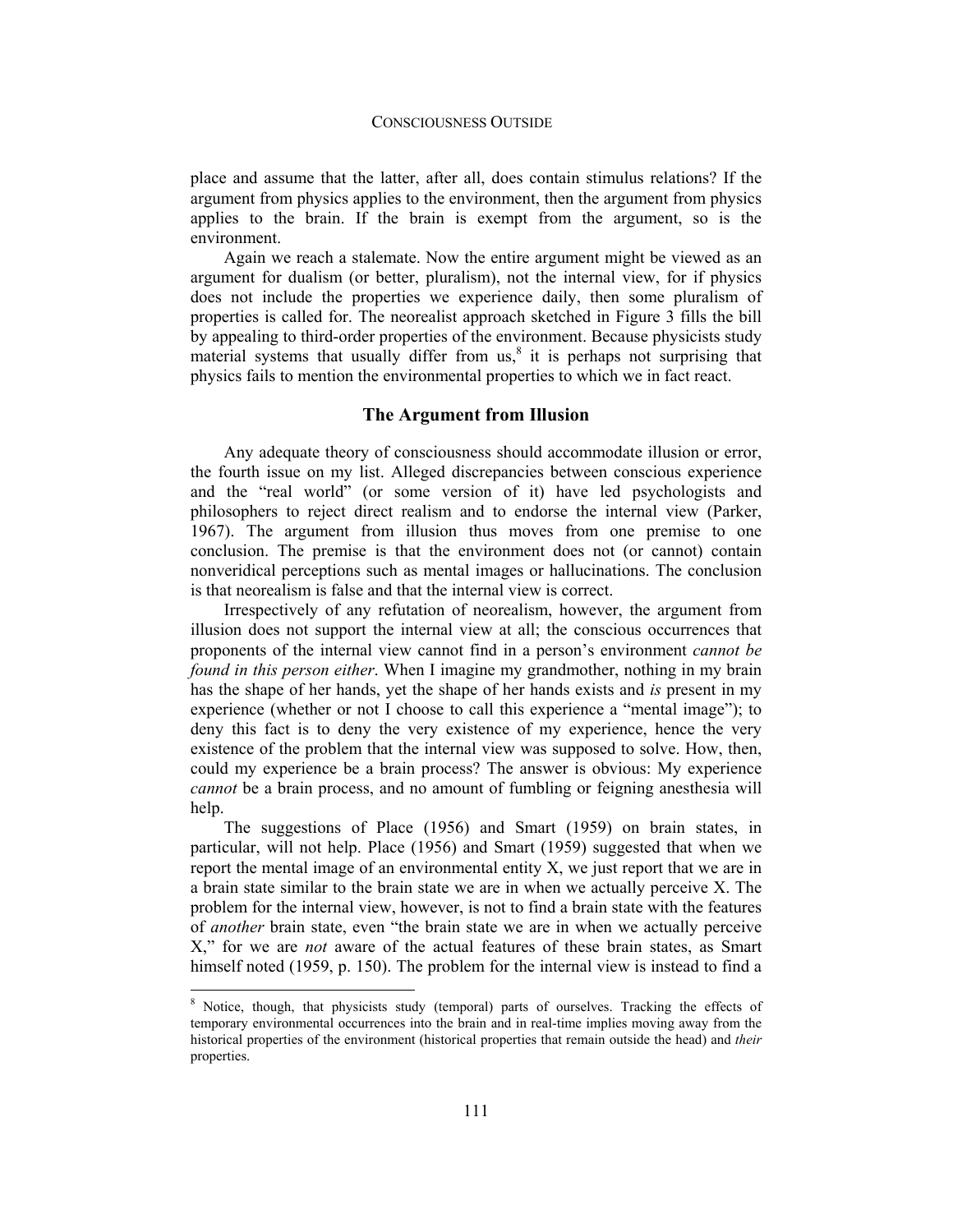brain state with the perceptible features of my experience of X (the shape of my grandmother's hands, for example), but no brain state has such features.

Note that calling the relevant brain states "representations" (e.g., Shepard, 1984) will change nothing to the issue because these putative representations, being in the brain, *will not* have the features that conscious experience has. As Holt (1914) put it:

According to [the representative theory of knowledge], consciousness or knowledge contains almost none. . .of those properties that are actually in knowledge. . . ."Oh, but they are represented!" Indeed, and according to your theory by shapeless representations of shape, motionless representations of motion, colourless representations of colour, and odourless representations of odour! Whereas the fact is that my knowledge is neither shapeless, motionless, colourless nor odourless. (pp. 141-142)

Holt's (1914) remark that no theory could "more flagrantly explain away what it professes to explain" (p. 141) is as valid today as it was ninety years ago.

Not only is the internal view false, but if my Figure 3 is correct, the premise of the argument from illusion is false too. According to Figure 3, any perceptible property *y* of (a property) of an object is also a perceptible property of (a property) of the path. In veridical perception, the set of properties *y* associated with a single object E acts on us and becomes identical with our conscious experience (a crosssection of the environment). In memories and mental images, the same properties *y* that are also properties of (properties of) the path over an extended time scale, again enter consciousness.

Because these properties (see Figure 3) are present in the temporally extended environment, our being aware of them requires no epistemic mediators such as internal or neural representations. A memory of the environment is as objective and external as one's veridical perception, and both are outside the head; the only difference is that the former occupies a broader portion of space–time. The same evidence that is said to show that the brain stores "representations" of past events or objects (e.g., E in Figure 3) can just as well be taken as evidence that the brain is a response mechanism for temporally extended properties of the environment (see Gibson, 1979, p. 253; Wilcox & Katz, 1981).

In nonveridical perceptions such as dreams, the environmental properties acting on us are again objective properties *y* of (properties of) the environment over an extended time scale; however, these properties (of properties of) the path arise from the latter's including more than one object as past constituents. If the path includes three objects  $E_1$ ,  $E_2$ , and  $E_3$ , for example, then (in agreement with Figure 3) respective higher-order properties such as  $y_1, y_2$ , and  $y_3$  will be properties of properties of the path, all present over the entire path and available in the objective environment to act on the dreamer. Because these properties are normally associated with different objects, the resulting bundles are often bizarre, looking like parts of an object (say,  $E_1$ ) combined with parts of another (say,  $E_2$ ). The dynamics of the dream are those of a cross-section (Figure 5): As a particular bundle of environmental properties  $(y_1, y_2,$  and  $y_3$ , for example) acts on the brain,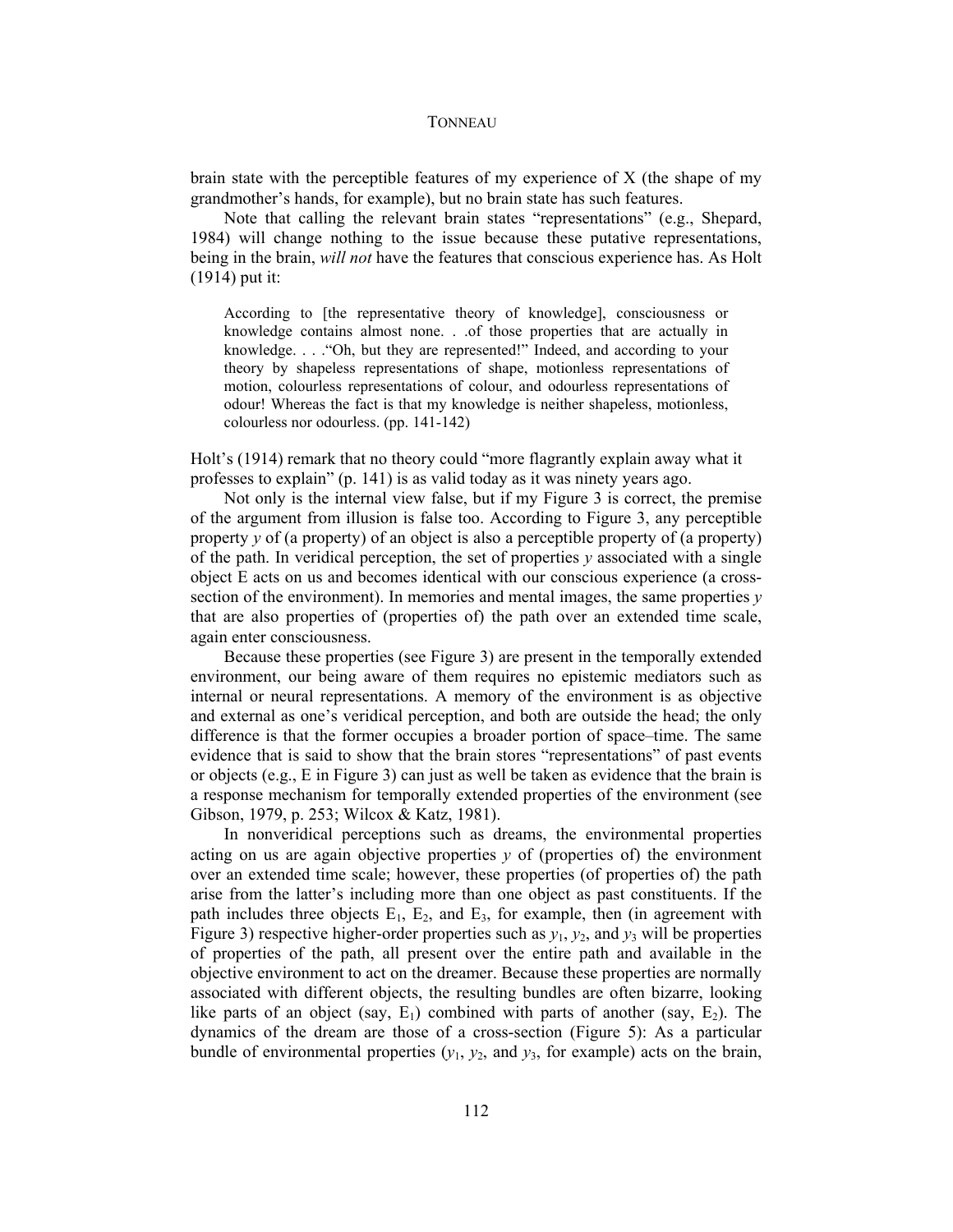the state of the latter necessarily changes, which disables the causal action of the previous bundle and enables another bundle to act.

Thus, many things conspire to give apparent support to the internal view. Dream contents seem to depend on (and are certainly correlated with) the dreamer's brain state and change in a perfectly constant environment, and they include entities (such as pink elephants) that could not possibly (or so it seems) exist in the environment. Clearly there are no pink elephants in the environment, but there are property bundles such as  $\leq$  pink, elephant-shape $\geq$ , and it is these temporally extended bundles that appear in dreams. These property bundles  $(v_1, v_2)$ ,  $y_3$ , etc.) are also the bundles of properties of properties that any real pink elephant (or any elephant painted pink) would have. The mechanics of cross-sections takes care of the rest. The hypothesis that dreams are outside the head makes perfect sense.

In fact, this hypothesis makes *more* sense than the internal view, since neorealism, of all theories of consciousness, predicts that the features present in nonveridical perception should be features of the *environment* (Figure 3a). I take it as obvious that neorealism is right. It is the features of the environment in which we live (and not of our brain) that are present in mental imagery and thought. *It is the features of our surroundings, from trees to water to smoke to houses, that day after day and night after night appear in our dreams, our memories, and our mental images*. Neorealism explains why. The internal view cannot.

### **Veridical and Nonveridical Perceptions**

Neorealism explains the nature of the relation between veridical and nonveridical perceptions—the last and most important question on my list—by appealing to temporally extended properties of the environment. Because the environment over an extended time scale has properties of properties that are identical with properties of properties of past objects (Figure 3), any feature *y* of the environment of which we are aware in veridical perception can later reappear in a mental image, a hallucination, or a dream.

Admittedly, in normal circumstances we easily distinguish our veridical perceptions from nonveridical ones, but this lack of confusion arises from the fact that usually some properties of the former are missing from the latter. Dreams, for example, tend to lack the coherence of veridical visual perception (as discussed above). As more and more features are shared, however, veridical and nonveridical perceptions become indistinguishable; in hallucination no distinction can be made. The existence of hallucinations (and illusions) that are indistinguishable from veridical perceptions strongly suggests that nonveridical and veridical perceptions are made of the same basic constituents.

The problem knowing what these basic constituents are. Neorealism claims that they are objective properties of (properties of) the environment. This realist stance agrees with common sense with respect to veridical perceptions (e.g.,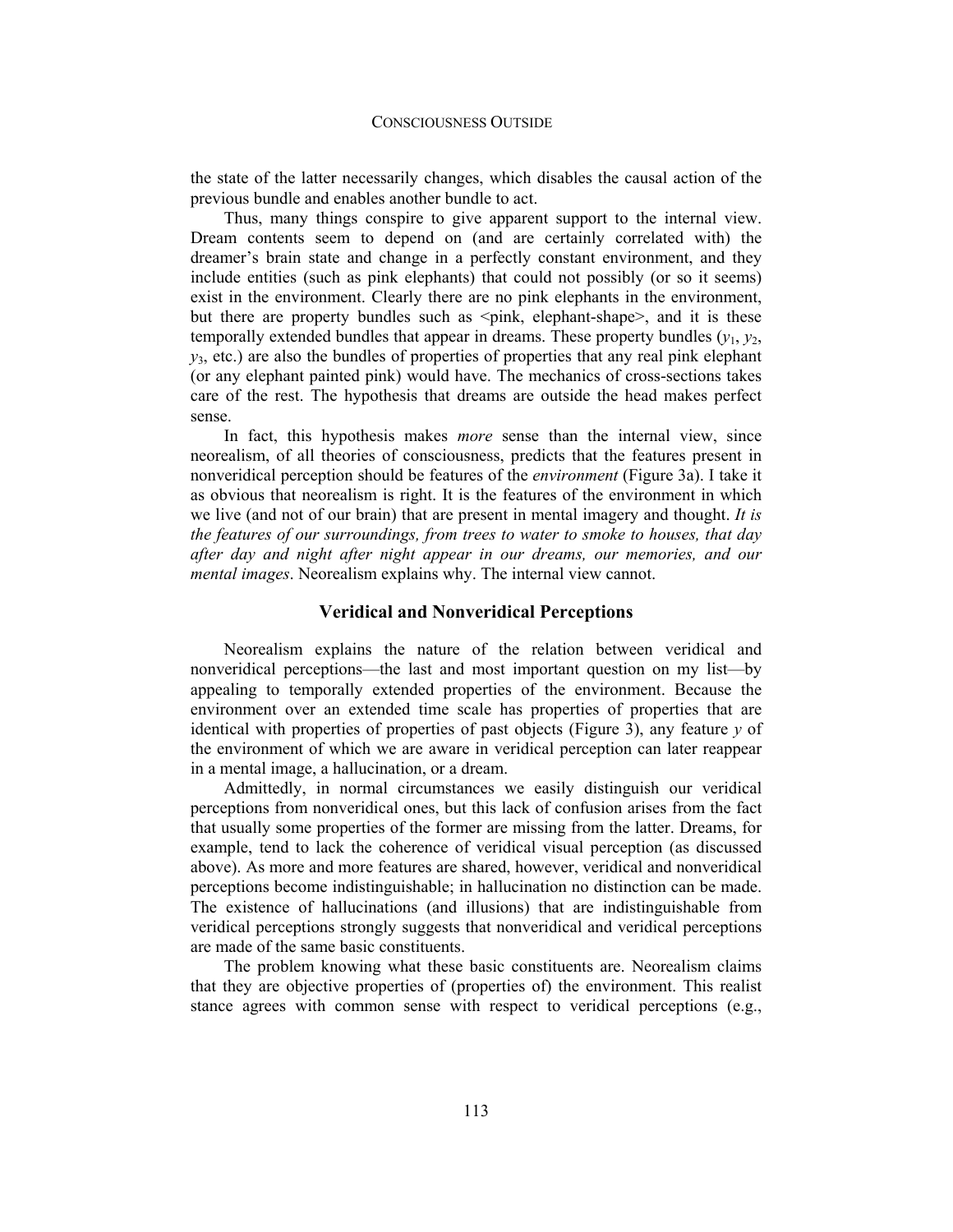Stroud-Drinkwater, 1994) but differs from common sense $9$  with respect to nonveridical ones. In contrast, both the internal view and common sense assume that nonveridical perceptions reside somewhere inside the body, probably inside the brain, but because the perceptible features that appear in our nonveridical perceptions can (and do) appear in veridical perception as well, the latter, no less than the former, must reside inside the brain. The internal view ends up implying that we are never aware of *anything* except our brain!

Some proponents of the internal view have endorsed this neural solipsism with enthusiasm;<sup>10</sup> recall Weimer's (1974) claim that the entirety of conscious experience exists inside the brain (p. 426). Is neural solipsism a coherent theory? If the apparent features of the trees I see through the window, for example, are creations of my brain (and not actual features of these trees, assuming that there are indeed such trees), then shouldn't the apparent features of the *brains* I see in neuroscience laboratories similarly be creations of my brain (and not actual features of *these* brains)? But then what *are* the actual features of these brains?

Of the proponents of the internal view, Feigl (1958) has been most explicit on this troubling issue. Feigl (1958) points out that whenever he locates experience into a "brain," by "brain" he does *not* mean the "appearance of the gray mass of the brain as one perceives it when looking into an opened skull" (p. 454). This appearance is not the physical brain in which Feigl wants to locate the totality of his conscious experience. No, this "appearance" is merely a phenomenal brain located, like other phenomenal objects such as phenomenal tables and chairs, in his physical brain.

Without this distinction between physical and phenomenal brains, the internal view would collapse. For no brain, physical or otherwise, could be a proper part of itself; indeed, according to Feigl (1958) all sorts of phenomenal objects (besides phenomenal brains) are inside our physical brain. Furthermore, there are parts of our conscious experience, such as phenomenal tables and chairs, that are not part of any phenomenal brain, as Feigl himself emphasizes (1958, p. 455). So Feigl's physical brain is not a perceptible, phenomenal brain (p. 454). Neither is this physical brain located physically where and only where perceptible brains (as opposed to perceptible tables and chairs) are located; all sorts of phenomenal objects are located physically in this physical brain. This physical brain is not even located *phenomenally* where phenomenal brains are located because the assumed physical brain has no phenomenal properties, hence no phenomenal location.

So what is this physical brain that includes all our perceptible world and exhibits none of the features of any perceptible brain? I have no idea, and I think nobody has. The notion of a physical brain in Feigl's theory seems unintelligible to me. Instead of a "physical brain," Feigl (1958) might just as well have postulated a

<sup>&</sup>lt;sup>9</sup> Common sense or some parochial version of it. In some cultures dreams are conceived as literal encounters with the environment, for example because the soul leaves the body during sleep and visits its surroundings (Tedlock, 1987, pp. 5-8).<br><sup>10</sup> Here it is the internal view's turn to defy common sense. What do you prefer to believe: that

dreams and hallucinations exist in the environment, or that *everything* you are ever aware of resides inside your brain?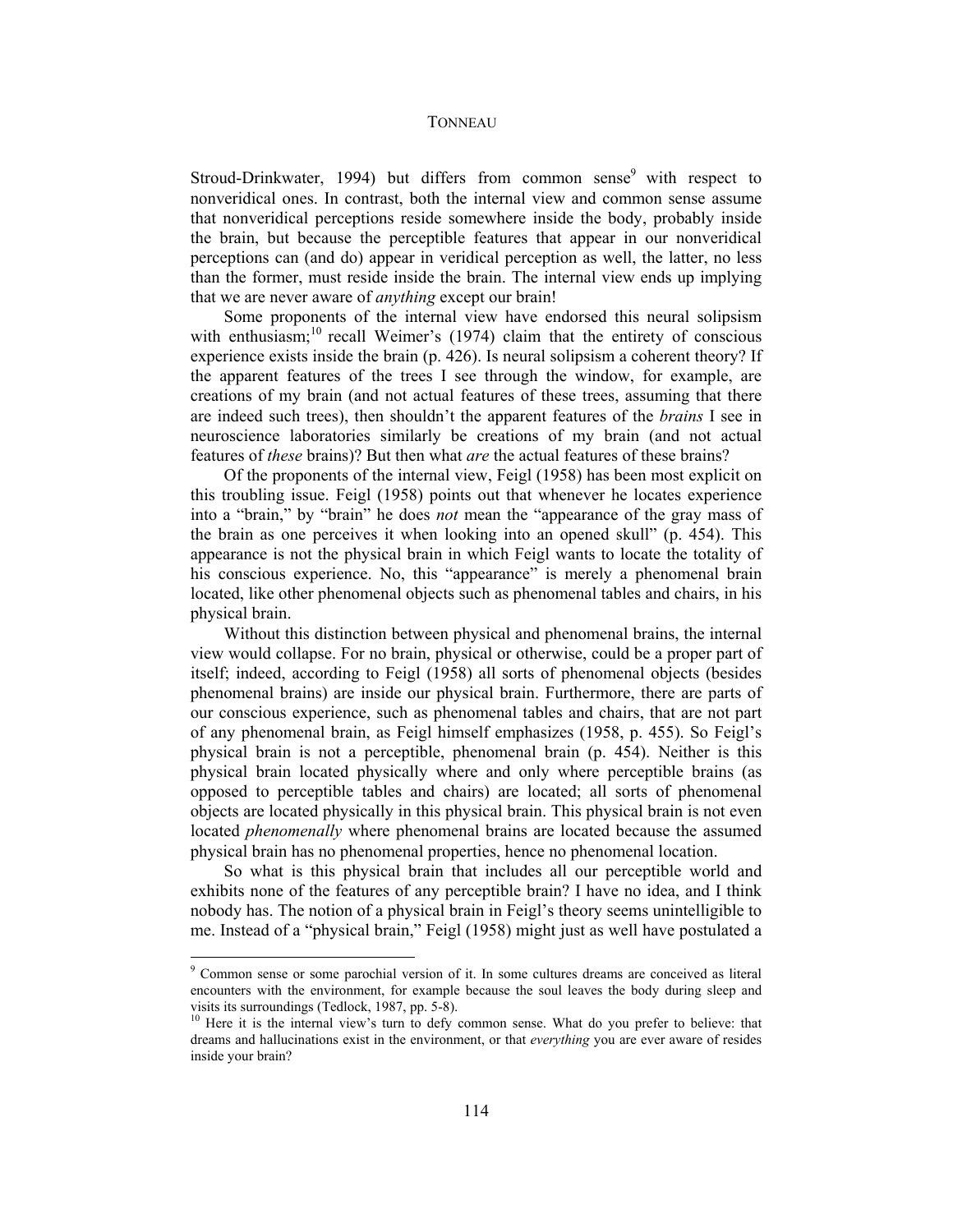### CONSCIOUSNESS OUTSIDE

"physical cauliflower" devoid of "the appearance of the white mass of a cauliflower as one perceives it when looking at a cauliflower." In what sense could the postulated "cauliflower" qualify as a cauliflower at all, and how could it comprise, include, exhibit, or present not only phenomenal chairs but phenomenal cauliflowers as well? The notion of a "physical cauliflower" that shares none of the features of perceptible cauliflowers and comprises all that we are ever aware of is unintelligible or vacuous. So is Feigl's notion of a "physical brain."

Admittedly, Feigl's (1958) story does not *seem* vacuous or unintelligible, but only because its readers fail to abide by Feigl's dichotomy of physical objects and appearances and lapse into identifying phenomenal and physical brains. Feigl (1958) himself could not do otherwise. After calling the distinction between "physical" and "phenomenal" spaces "indispensable" (p. 407), he freely admits that "in our rooms or in a landscape we *perceive* directly at least some of this [physical space]" (p. 408). If we perceive directly at least some of this physical space, presumably we also perceive directly at least some of the brains it contains. Why, indeed, would Feigl (1958) want to locate consciousness in a physical *brain*  if we did not perceive physical brains at all? Certainly it is Feigl's own experience with perceptible, *phenomenal* brains that led him to conclude (perhaps through the argument of bodily dependency and other fallacies) that consciousness resides in physical brains (and not, say, physical cauliflowers).

If phenomenal brains *are* identified with (at least part of) physical brains, however, then it again becomes obvious that the internal view is false because phenomenal/physical chairs (for example) are never located, physically or otherwise, in our phenomenal/physical brain. Yet features of these chairs can be present in consciousness and *are* present whenever we see a chair or imagine a chair. Hence, consciousness is outside the head, and with or without physical brains the internal view is false. To sum up, if the proponents of the internal view claim no correlation between physical brains and phenomenal brains, then their theory is unintelligible. If some minimal correlation is admitted, then their theory is false.

The same seeds of self-destruction are contained in any approach that rejects direct perceptual realism. If ordinary, perceptible chairs, being products of one's brain or mind or soul, have none of the features that they seem to have, then ordinary, perceptible brains fall in the same trap. Therefore, the very formulation of the internal view undermines the actual evidence about brains that the internal view employs to argue that consciousness is brain-dependent in one way or another (Katz & Frost, 1979). Dualism in its various forms falls prey to similar problems. The only theory of consciousness to avoid them is neorealism.

## **Eight Objections**

The reader probably still has questions whose answers did not appear in the text, or did not appear clearly, so I want to survey possible objections to neorealism (some of them I have actually heard) and indicate what the answers are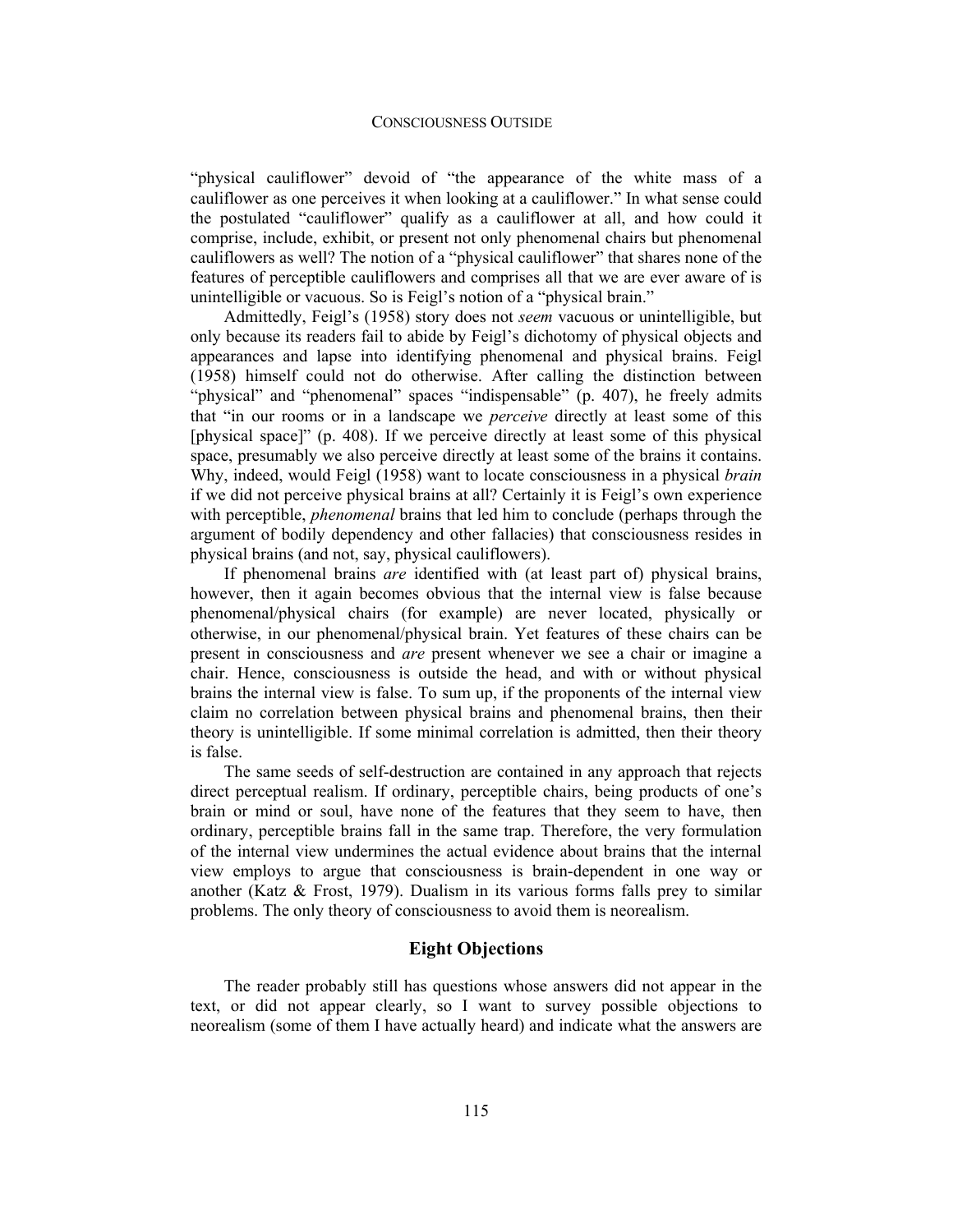or might be. The last question to be discussed is especially important and should provoke further developments in neorealism.

*Objection 1*. "Your assumption that properties are located in space and time seems reasonable, especially when these properties are open to inspection. Clearly properties are neither ghosts nor other-worldly entities; however, the notion that properties could have phenomenal *properties* such as shapes and colors does not make any sense. How could a *property* be green or triangular? *Properties* are neither shaped nor colored. Objects are."

Reply. Neorealism does not assume that all properties are properties of properties. It does assume that the properties of which we are conscious (colors and shapes, for example) are properties of properties. Absurd, you say, but how could you know? Peering at a nearby table will not help. All that we find in our experience of the environment are perceptible properties, so there is no way of knowing by inspection whether these properties are properties of objects (or portions of space–time) or properties of properties of these objects. Of course, if we were aware not only of the properties of which we are aware but *also* of their bearers, we could easily settle the issue. Unfortunately we are *not* aware of these bearers, so the issue remains wide open; for all that we know, the bearers of phenomenal properties could be properties. No absurdity here.

*Objection 2.* "If we are not aware of the bearers of phenomenal properties, then we are never aware of physical objects as such. Your neorealism reintroduces a gap between physical objects and our consciousness of them. The theory is not as realist as it seems."

Reply. Neorealism could not account for nonveridical perception without some degree of independence of perceptible properties from physical objects. This (partial) independence is accomplished by letting phenomenal properties be properties of any portion of the environment that has these objects as temporal parts. Thus, the realism of neorealism cannot be *completely* naive. However, the fact remains that in neorealism the properties that are part of consciousness exist in the environment *independent* of being perceived or not. Hence, what is perceived from the environment has the characteristic of complete independence from consciousness that we normally (and correctly) attribute to environmental objects.

*Objection 3*. "Neorealism locates consciousness in the public environment. But this is as wrong as locating consciousness inside the skull or the brain. The fact is that we do not locate our experience anywhere. Experience has no location."

Reply. From the fact that we do not "locate" our dreams (say) it does not follow that they have no location. Right now, for example, I have no idea where you are, but surely you are somewhere. Neorealism argues that experience (even during dreams and hallucinations) is located in the environment. Furthermore, neorealism has a pretty obvious explanation for why we do not "locate" our experience anywhere. To be aware of the spatial location of an entity A one needs to be aware of spatial relations between A and other entities such as B, which is possible only if A and B are both present in the cross-section of consciousness.

There is one entity, however, the location of which we *cannot* perceive—the cross-section itself. For to be aware of its location we would need to be aware of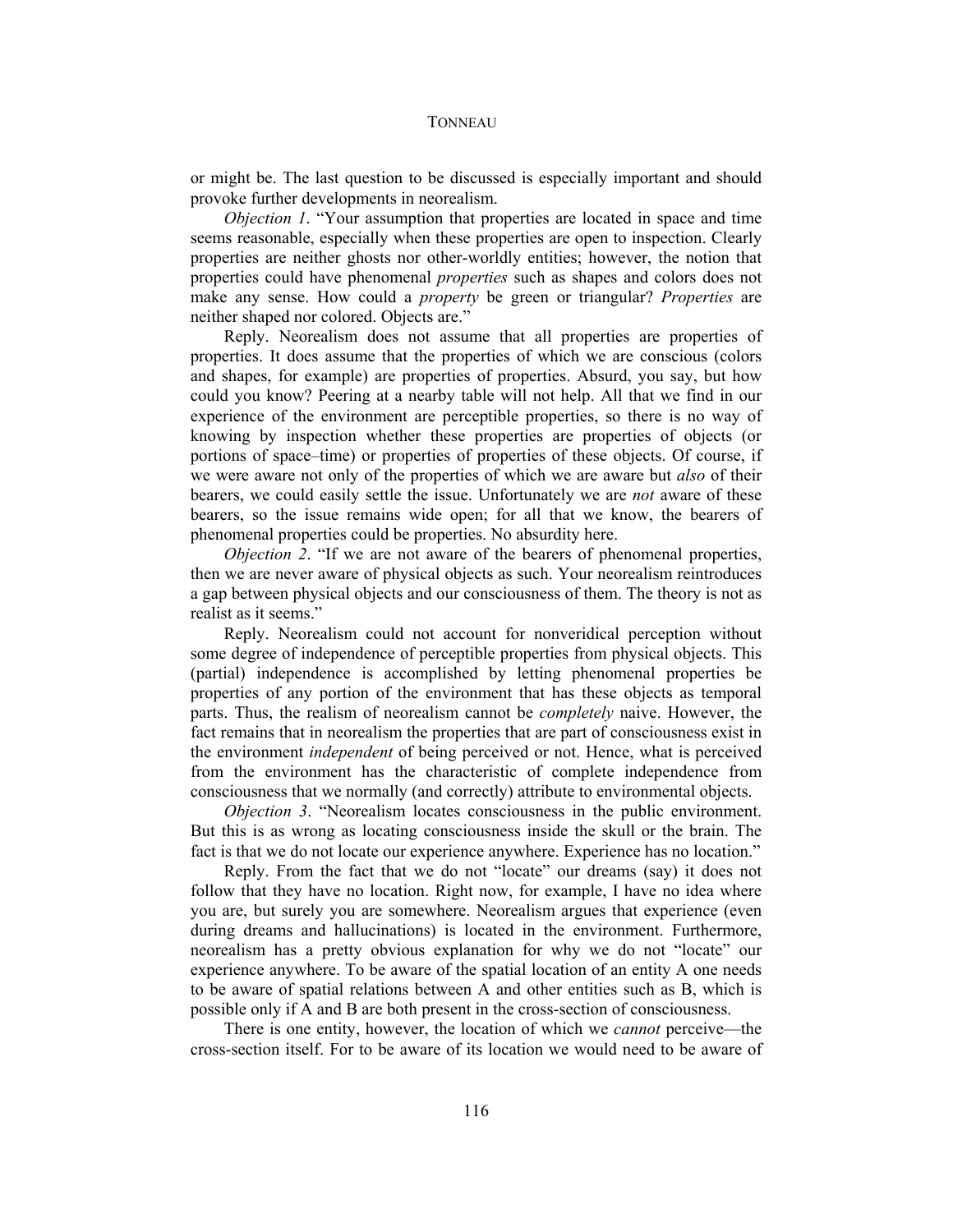the relation of the cross-section to entities outside it, which is of course impossible because we cannot be aware of anything that is not part of the cross-section.

*Objection 4*. "Neorealism cannot be true of dreams. I take it as obvious that dreams exist inside the brain. Any claim to the contrary defies common sense."

Reply. There is no evidence whatever that dreams take place inside the brain (see The Argument from Bodily Dependency section of this article, for example), and the evidence that they do not is overwhelming because what appears in dreams are constituents of the *environment*. Not even subjective evidence supports the notion that dreams are inside the body; we do not feel our dreams inside ourselves. Rather, we feel ourselves inside our dreams, which is exactly what neorealism predicts (also see footnotes 9 and 10).

*Objection 5*. "Perhaps you are right about dreams. But what of mental images? I do not feel the objects I imagine to be outside me. At least I do not feel them outside me as I feel this table over there to be outside me. Neorealism is false."

 Reply. Admittedly, in veridical perception the objects we are aware of seem to be located in the environment, whereas in imagery they do not, but there is a simple reason for this. When perceiving an object (as opposed to imagining an object) "we are conscious not merely of it but of the space and time which intervenes [sic] between it and ourselves" (Montague, 1912, p. 291). In mental imagery the intervening surfaces are missing. It is not surprising, therefore, that imagined objects do not seem to be in the environment: there is no way that they could be. Conversely, *if* a mental image included some intervening space along with the imagined objects, then the latter *would* seem to be in the environment; there is no way that they could not be. Hallucinations, I assume, are images of this sort: bundles of temporally extended features of the environment (as in Figure 3) that comprise coherent distances to one's body. Significantly, artists and writers often deny that their experiences are personal creations and instead attribute them to an independent, external reality (see the quotations in Kantor & Smith, 1975, p. 359). No doubt their testimonies will be dismissed as irrelevant or wrong by defenders of the internal view, but the testimonies remain, and they support neorealism.

*Objection 6.* "My consciousness of some features of an object (say, a tree) cannot be identical with these features. For these features, being features of the tree can persist in the environment even if my consciousness of them vanishes. Neorealism is false."

Reply. One might just as well say that in Figure 1, the illuminated object cannot be identical with A because the searchlight could cease to illuminate A. But why couldn't the illuminated object *be* A in Figure 1? When dealing with the successive contents of a cross-section, identity is relative to times. Two years ago my address *was* Cubilete 245. Now my address *is* Ermita 1493. The content of a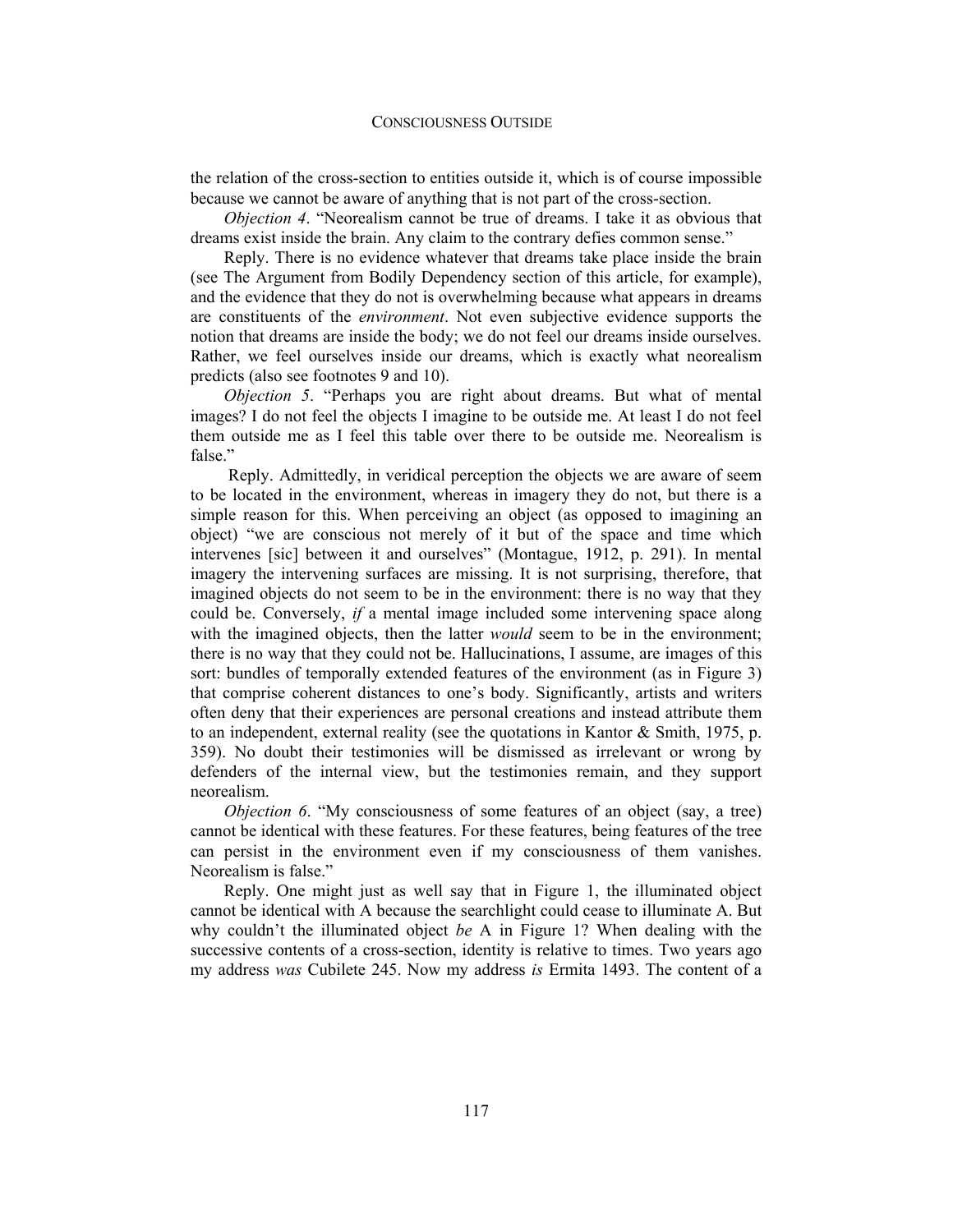cross-section (being the value of a function) can be an object A at a particular instant and another object B one second later. $<sup>11</sup>$ </sup>

*Objection 7.* "Your theory confuses the objects of our experiences with our having these experiences. Neorealism may be true of the former, but it is false of the latter. Having an experience is a perceptual process or *activity*, and this activity cannot be identical with an environmental object."

Reply. My theory does not "confuse" the objects of experience with our "having" such experiences. Rather, it identifies the former with constituents of the environment and *denies* the existence of the latter as a separate entity. According to neorealism, perceiving an object consists not of this object and a putative activity of perceiving, but of this object and nothing else. Seeing a chair is a chair or a portion of it—period.

If you doubt that neorealism is correct, look at any nearby object (say, a pencil) and think about what is actually present in your conscious experience. If you manage to find in it a "process" or an "activity" distinct from the very pencil you are looking at, then you must be a remarkable individual. I, for one, have never been aware of any "activity" of having an experience that was not this experience itself. As Moore (1922) acknowledged, experience is "diaphanous" (p. 25); it reveals its object and nothing else (Sartwell, 1995), as neorealism predicts. Certainly, experience does not present us with any of the brain processes which occur inside us when acted upon by an external object, so why believe, aside from our experiences themselves, in "activities" of experiencing that nobody has ever been aware of? As to the claim that on logical grounds our "experiencing" an object cannot be identical with this object itself, see Objection 6.

*Objection 8.* "A cross-section must be defined by reference to a particular relation R (the "criterion" of the cross-section). Different relations, different crosssections. So what is this particular relation R that defines the cross-section of consciousness? You write that we are conscious of the environmental objects or properties that "act" on us, but how should the relevant actions be defined? Admitting any causal action of the environment will not do. If I lay unconscious on the floor and a heater raises my temperature little by little, the heater acts on me (causes changes in me), but it is not part of my consciousness. Are we to believe, perhaps, that in any causal relation between two entities A and B (say, two water molecules) that B is conscious of A?"

The objection is well founded and poses a crucial problem (Bhattacharya, 1942). On the one hand, a narrow criterion of consciousness (such as causing the neural change XYZ) will pass the test of the heater but raise the question of why

<sup>&</sup>lt;sup>11</sup> The difference between first- and third-person accounts of consciousness is also relevant here. When saying that Arthur is conscious of a particular object, I do more than just mentioning this object. In addition, I assume a particular relation R between Arthur and this object (which relation holds and serves as the criterion of consciousness is discussed in Objection 8). From a third-person perspective, therefore, Arthur's consciousness comprises the object and this relation as well. From *Arthur*'s perspective, however, the consciousness of the object is identical with the *object* to which Arthur is related (as discussed in the reply to Objection 7). It is this *first-person perspective*, fundamental to conscious experience, that neorealism is designed to address.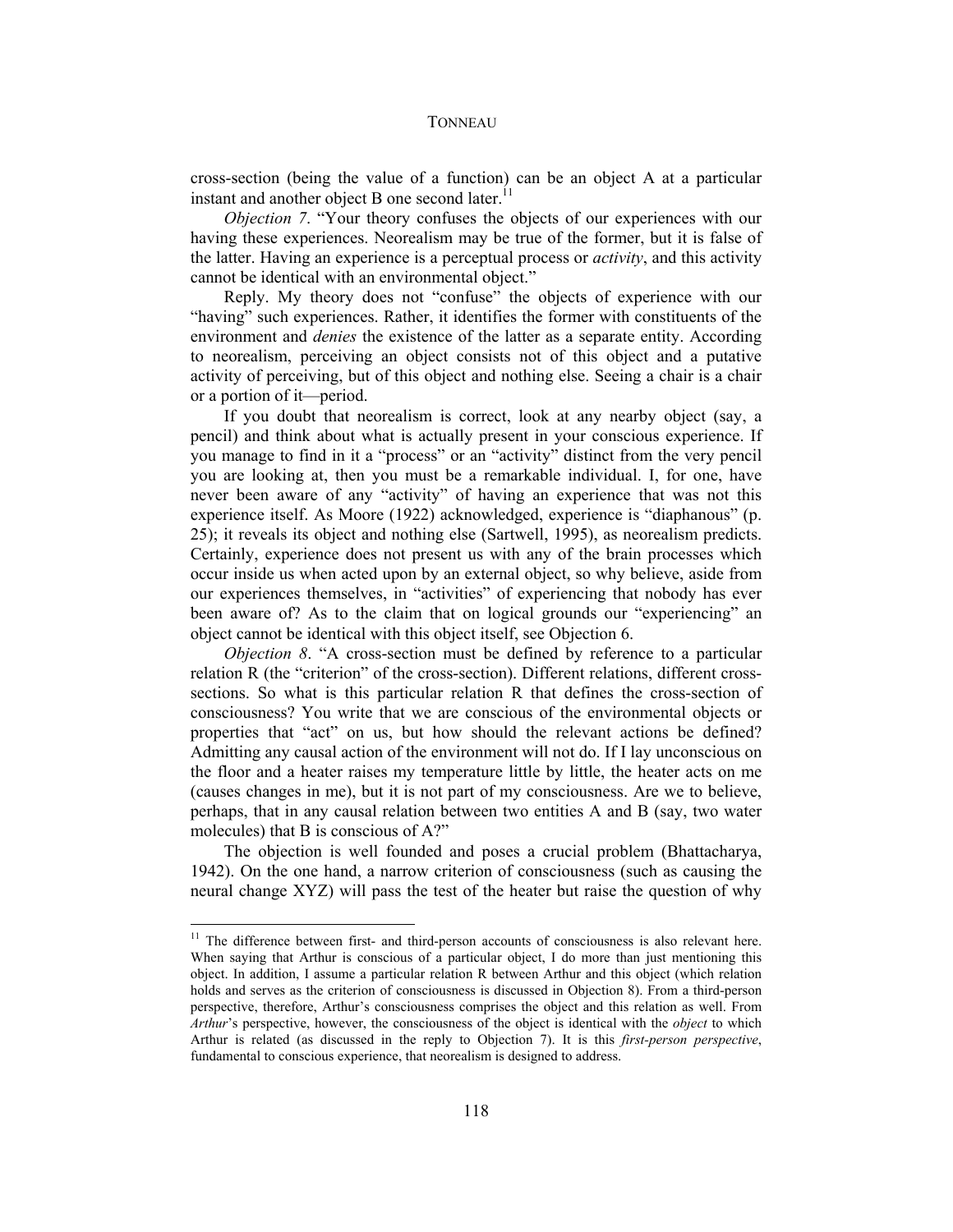XYZ, of all conceivable effects of the environment, should be associated with phenomenal experience. Why XYZ and not XYW or XYU? On the other hand, a broad causal criterion that admits any effect of the environment as characteristic of consciousness will eliminate the "why" question, but it will not pass the test of the heater (and others like it). Bhattacharya (1942) asks rhetorically, "Is a barometer conscious of good or bad weather?" (p. 187).

Of the two horns of the dilemma I choose the second. The aim of neorealism is to explain consciousness without making any appeal to special processes; admitting a highly complex criterion XYZ for the cross-section would be a step backward. Thus, I assume that in any causal relation between two entities A and B, B is conscious of A (Montague, 1912). Water molecules *are* conscious of each other. A barometer *is* conscious of the weather (or more exactly, atmospheric pressure).

If you believe that consciousness is a complex psychological process, the idea of attributing consciousness to water molecules seems absurd—but remember, according to neorealism consciousness is *not* a complex psychological process. Consciousness is not even "psychological" or "mental." A thing's consciousness is the part of the environment that acts causally on this thing; water molecules and barometers are causally related to the environment no less than we are. Attributing consciousness to barometers (for example) in no way denies the existence of enormous psychological differences between barometers and us. There *are*  psychological differences between barometers and us, but the difference is not that we are conscious and that they are not. The difference lies in *what* we are conscious of and what we do about it. Presumably barometers are not conscious of much and do not do much either, a fact we can establish by studying how barometers behave and what their behavior depends on.

A strict causal criterion of consciousness, in turn, has crucial implications for what we *are*. In the few lines that follow I will barely sketch these implications; the direction in which they point is relatively clear, but filling the details will prove a challenging task for neorealism. Assume again that I lay completely unconscious on the floor and that a heater raises my temperature. If I am *not* conscious of the heater, then (granting the validity of a strict causal criterion of consciousness) it must be because *the heater does not act on me,* appearances to the contrary notwithstanding. The heater acts on my body or on my brain; but the heater does not act on *me*. My *body* is conscious of the heater, but *I* am not.

If I am not my body, then what am I? We can get an idea of if by examining the criteria of consciousness used in the literature. These criteria are clearly *behavioral* (e.g., Allport, 1994). They may involve, for example, a readiness for integrated action derived from, and in turn changing, previously established causal relations between environment and behavior (a change commonly discussed in terms of "memory" or "learning"). These historical factors are absent from the example of the heater: The effect of the heater on my body (increasing its temperature) does not change and does not depend upon previously established causal relations between the environment and my behavior.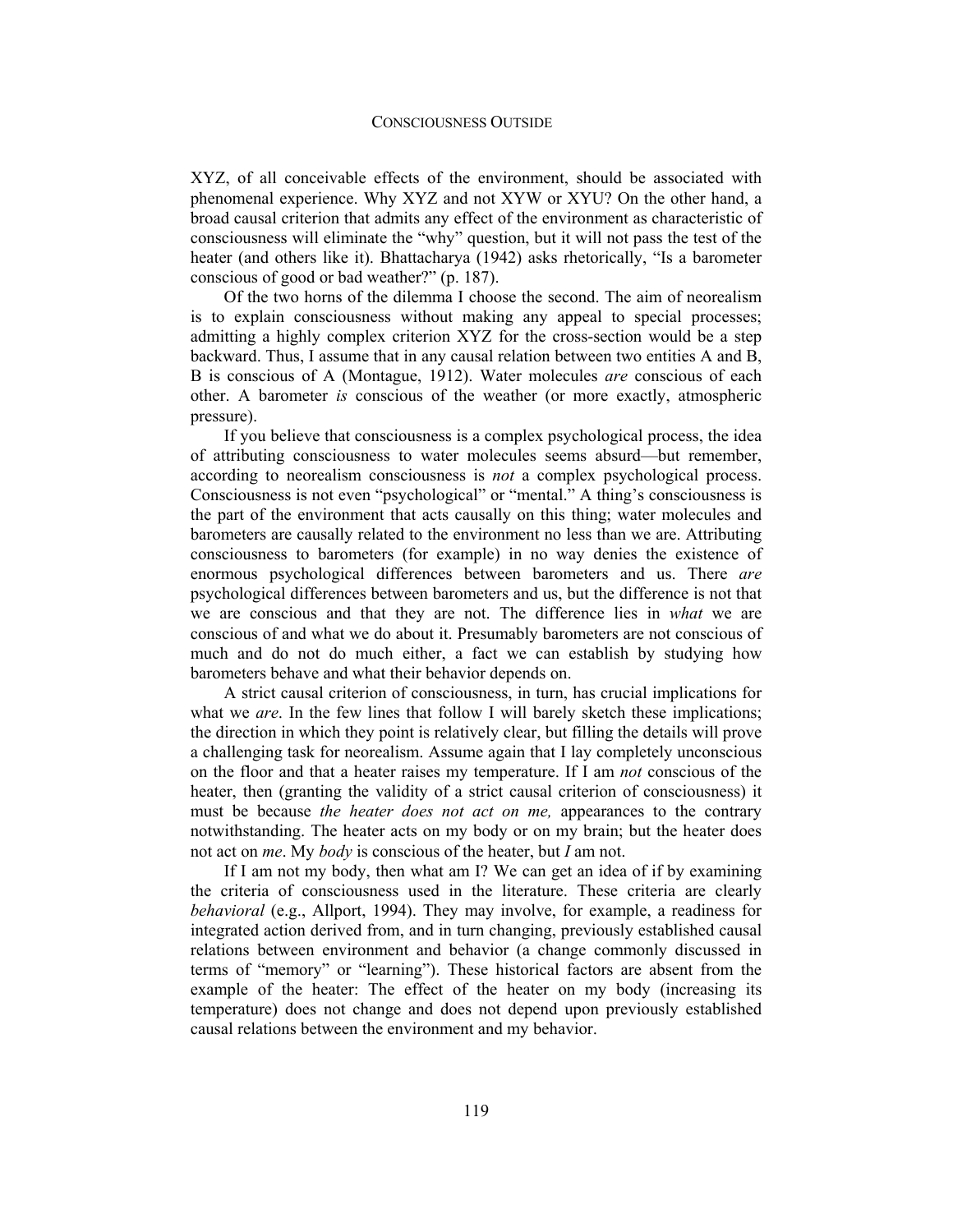If these suggestions are correct (and clearly they will need further refinement), then we know why, lying *unconscious* on the floor, I am not aware of the heater that raises my temperature. I lay *unconscious* on the floor to the extent that current environmental effects on my body do not depend upon, and do not restructure or change, previously established causal relations between environmental variables and my behavior. Indisputably the heater acts on my body, but the heater does not act on *me* because I *am* a cumulative, modifiable, historically integrated pattern of causal relations between the environment and my body's behavior (Holt, 1915; Rachlin, 1994).

## **Conclusion**

The recent history of the internal view is one of ever more impressive technical advances in neuroscience combined with the ever-growing suspicion that these advances leave the hard problem of consciousness entirely untouched (see Chalmers, 1995). That we have brains and that these can be studied scientifically is not in dispute; certainly Descartes granted that much. How the qualities that exist in conscious experience could be products or aspects of the *brain* nevertheless remains as incomprehensible as ever. When theoretical puzzles reach such levels of unintelligibility, it is time to reconsider our basic assumptions and look for what went wrong. Dretske (1999) mentions two assumptions that are especially hard to reconcile:

(1) Conscious perceptual experiences exist inside a person (probably somewhere in the brain)

(2) Nothing existing inside a person has (or needs to have) the properties one is aware [of] in having these experiences.  $(p. 103)^{12}$ 

I take (2) to be a fact and (1) to be false. Conscious perceptual experiences do *not*  exist inside a person. There is no evidence to support the internal view over neorealism because the facts of bodily dependency and environmental silence (among others) can be explained equally well by neorealism through the mechanism of the cross-section.

Moreover, the evidence *for* neorealism and *against* the internal view is enormous. As soon as the internal view is abandoned, all sorts of previously incomprehensible facts start to make sense. Why does conscious experience look so different from the brain? The answer is obvious: Because conscious experience is not in the brain. Why does conscious experience present us with features of the environment? Because conscious experience is in the environment. How can the environmental features that appear in veridical perceptions also reappear in our dreams and hallucinations? Because our dreams and hallucinations reside where our veridical perceptions themselves reside—in the environment. Any perceptible

 $\overline{a}$ 

 $12$  For readability two footnote numbers have been deleted from the quotation.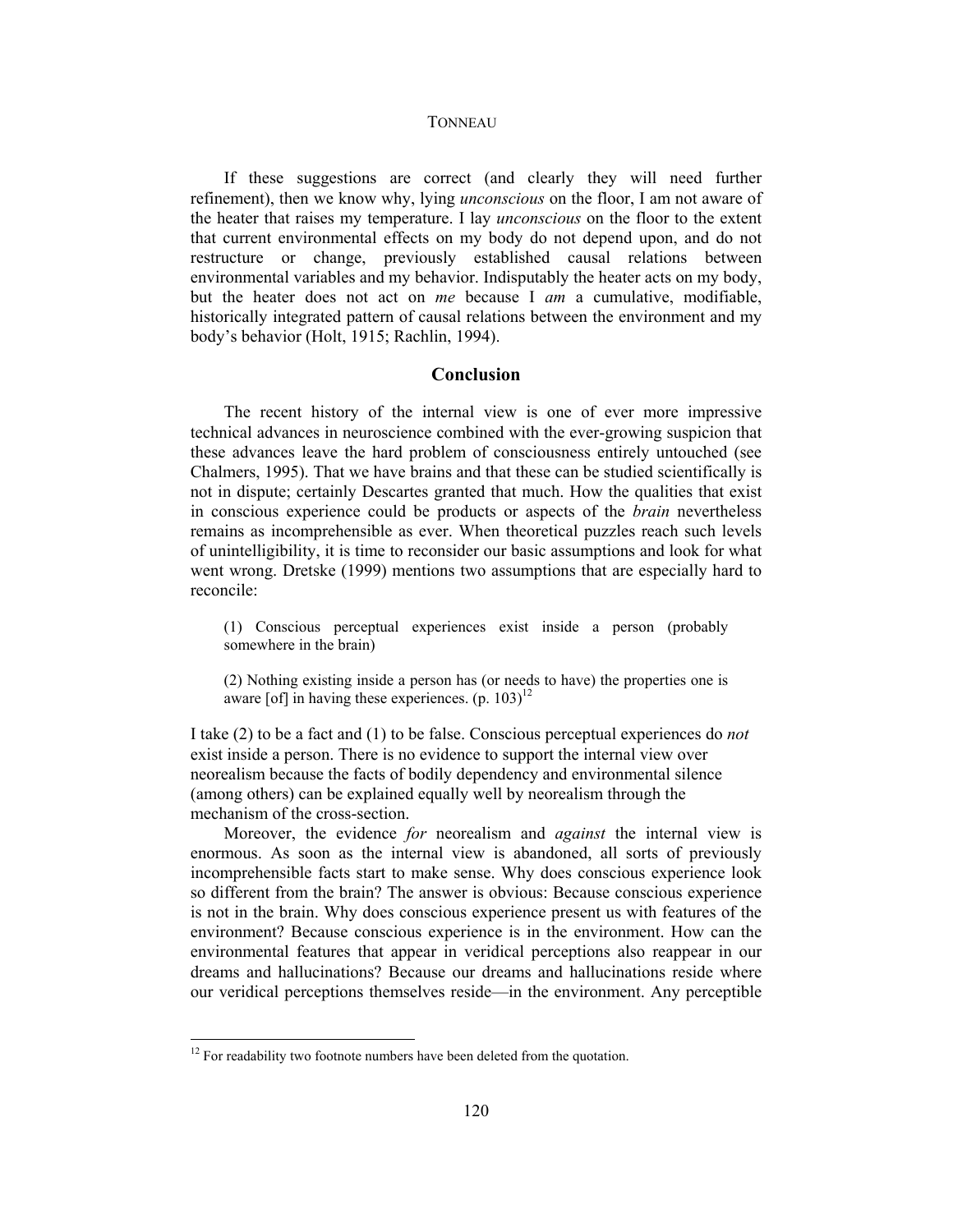property of an environmental object (Figure 3b) is also a property of the environment over an extended time scale (Figure 3a).

All of these clues converge toward the same answer: Consciousness is outside the head. If this conclusion is correct, then our theoretical efforts should be geared toward a better understanding of our surroundings (see Honderich, 1998; Thomas, 2001; Unger, 1999) and of their relations to behavior. The version of neorealism I have defended relies on historical and temporally extended features of the environment; consciousness (ours at least) is a historical phenomenon. The only difference between a veridical perception and a mental image or a dream lies in the temporal extension of the active environment.

Clearly, neorealism is unconventional in *some* ways. Some price has to be paid for a unified account of veridical and nonveridical perceptions, but the price that the internal view eventually needs to pay is far worse than that of neorealism. By lodging all conscious experiences in the human body or brain, the internal view ends up destroying the very evidence that led to its formulation as a theory of consciousness.

Some proponents of the internal view have recently admitted that they have no idea whatsoever how their theory could be true, while maintaining that it is nonetheless true in ways that we will never be able to grasp (McGinn, 1989). I submit that it is time to move forward.

## **References**

- Allport, A. (1994). What concept of consciousness? In A. J. Marcel & E. Bisiach (Eds.), *Consciousness in contemporary science* (pp. 159-182). Oxford, England: Clarendon Press.
- Armstrong, D. M. (1978a). *Universals and scientific realism: Vol. I. Nominalism and realism*. New York: Cambridge University Press.
- Armstrong, D. M. (1978b). *Universals and scientific realism: Vol. II. A theory of universals*. New York: Cambridge University Press.
- Armstrong, D. M. (1989). *Universals: An opinionated introduction*. Boulder, CO: Westview.
- Baum, W. M. (1989). Quantitative prediction and molar description of the environment. *Behavior Analyst*, *12*, 167-176.
- Bhattacharya, C. (1942). An object view of mind: Holt and Russell. *The Philosophical Quarterly* [India. An organ of the Indian Institute of Philosophy and the Indian Philosophical Congress], *18*, 183-205.
- Byrne, A., & Hilbert, D. R. (2003). Color realism and color science. *Behavioral and Brain Sciences*, *26*, 3-21.
- Chalmers, D. J. (1995). Facing up to the problem of consciousness. *Journal of Consciousness Studies*, *2*, 200-219.
- Dennett, D. C. (1991). *Consciousness explained*. Boston, MA: Little, Brown & Company.
- Donagan, A. (1963). Universals and metaphysical realism. *The Monist*, *47*, 211-246.
- Dretske, F. (1999). The mind's awareness of itself. *Philosophical Studies*, *95*, 103-124.
- Feigl, H. (1958). The "mental" and the "physical." In H. Feigl, M. Scriven & G. Maxwell (Eds.), *Minnesota studies in the philosophy of science: Vol. 2. Concepts, theories,*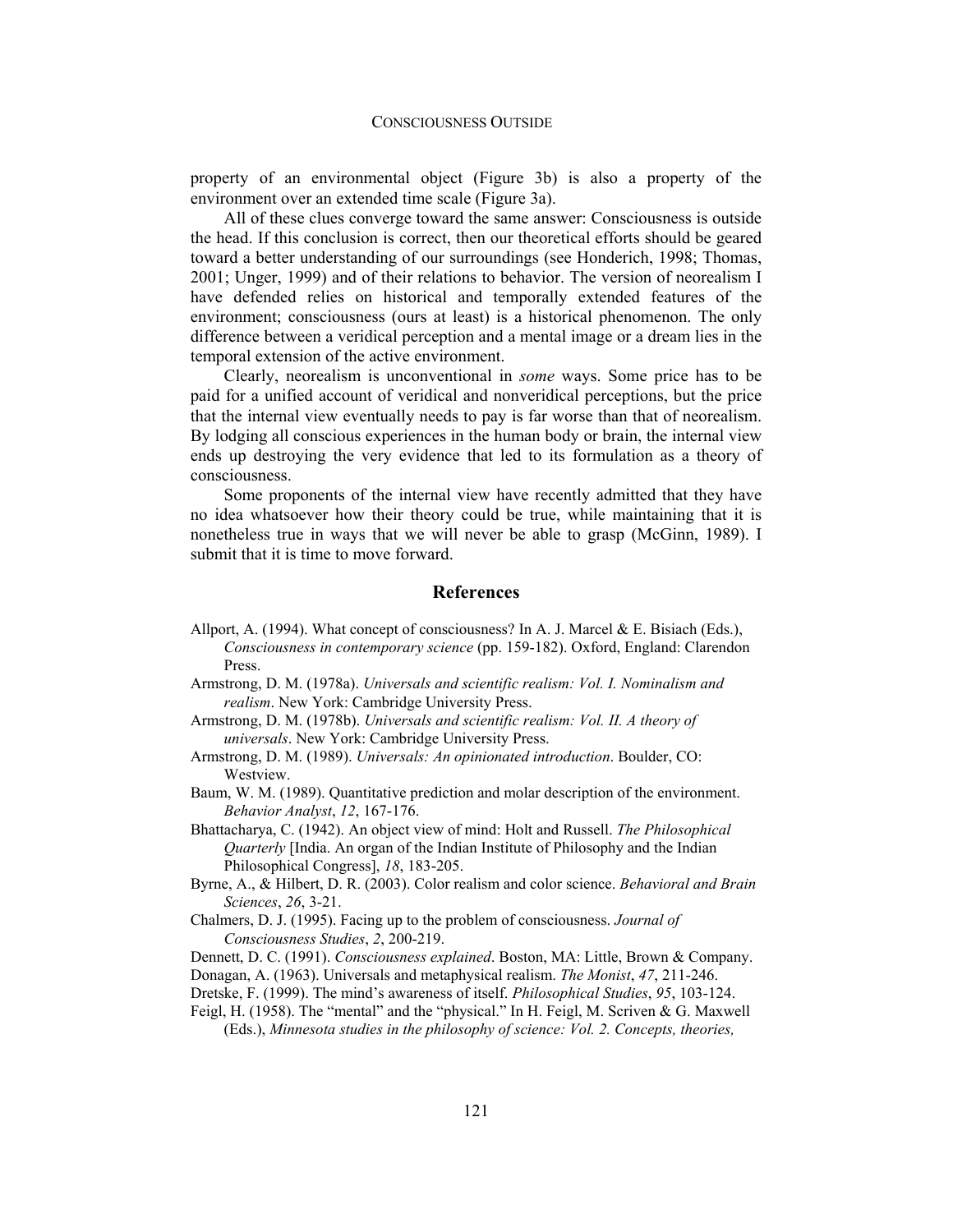*and the mind–body problem* (pp. 370-497). Minneapolis, MN: University of Minnesota Press.

- Gibson, J. J. (1979). *The ecological approach to visual perception*. Boston, MA: Houghton Mifflin.
- Heft, H. (2001). *Ecological psychology in context: James Gibson, Roger Barker, and the legacy of William James's radical empiricism*. Mahwah, NJ: Erlbaum.
- Hineline, P. N. (1981). The several roles of stimuli in negative reinforcement. In P. Harzem & M. D. Zeiler (Eds.), *Advances in analysis of behaviour: Vol. 2. Predictability, correlation, and contiguity* (pp. 203-246). Chichester, England: Wiley.
- Holt, E. B. (1912). The place of illusory experience in a realistic world. In E. B. Holt, W. T. Marvin, W. P. Montague, R. B. Perry, W. B. Pitkin, & E. G. Spaulding (Eds.), *The new realism: Coöperative studies in philosophy* (pp. 303-373). New York: Macmillan.
- Holt, E. B. (1914). *The concept of consciousness*. New York: Macmillan.
- Holt, E. B. (1915). *The Freudian wish and its place in ethics*. New York: Henry Holt.
- Holt, E. B., Marvin, W. T., Montague, W. P., Perry, R. B., Pitkin, W. B., & Spaulding, E. G. (1910). The program and first platform of six realists. *Journal of Philosophy, Psychology and Scientific Methods*, *7*, 393-401.
- Holt, E. B., Marvin, W. T., Montague, W. P., Perry, R. B., Pitkin, W. B., & Spaulding, E. G. (1912). *The new realism: Coöperative studies in philosophy*. New York: Macmillan.
- Honderich, T. (1998). Consciousness as existence. In A. O'Hear (Ed.), *Current issues in philosophy of mind* (pp. 137-155). Cambridge, England: Cambridge University Press.
- Kantor, J. R., & Smith, N. W. (1975). *The science of psychology: An interbehavioral survey*. Chicago, IL: Principia Press.
- Katz, S., & Frost, G. (1979). The origins of knowledge in two theories of brain: The cognitive paradox revealed. *Behaviorism*, *7*(2), 35-44.
- Kim, J. (1998). *Mind in a physical world: An essay on the mind-body problem and mental causation*. Cambridge, MA: MIT Press.
- Locke, J. (1924). *An essay concerning human understanding* (A. S. Pringle-Pattison, Ed.). Oxford, England: Clarendon Press. (Original work published 1690).
- McGilvray, J. A. (1994). Constant colors in the head. *Synthese*, *100*, 197-239.
- McGinn, C. (1989). Can we solve the mind-body problem? *Mind*, *98*, 349-366.
- McKenzie, J. C. (1968). The externalization of pains. *Analysis*, *28*, 189-193.
- Metzger, W. (1972). Critical remarks to J. J. Gibson's conception of "direct" visual perception, i.e., of revived prephysiological realism. In J. R. Royce & W. W. Rozeboom (Eds.), *The psychology of knowing* (pp. 233-236). New York: Gordon and Breach.
- Montague, W. P. (1912). A realistic theory of truth and error. In E. B. Holt, W. T. Marvin, W. P. Montague, R. B. Perry, W. B. Pitkin, & E. G. Spaulding (Eds.), *The new realism: Coöperative studies in philosophy* (pp. 251-300). New York: Macmillan.
- Moore, G. E. (1922). The refutation of idealism. In *Philosophical studies* (pp. 1-30). New York: Harcourt, Brace & Co.
- Nunn, T. P. (1909-1910). Are secondary qualities independent of perception? *Proceedings of the Aristotelian Society*, *10*, 191-218.
- Parker, F. H. (1967). Realism—without error? *The Monist*, *51*, 224-237.
- Place, U. T. (1956). Is consciousness a brain process? *British Journal of Psychology*, *47*, 44-50.